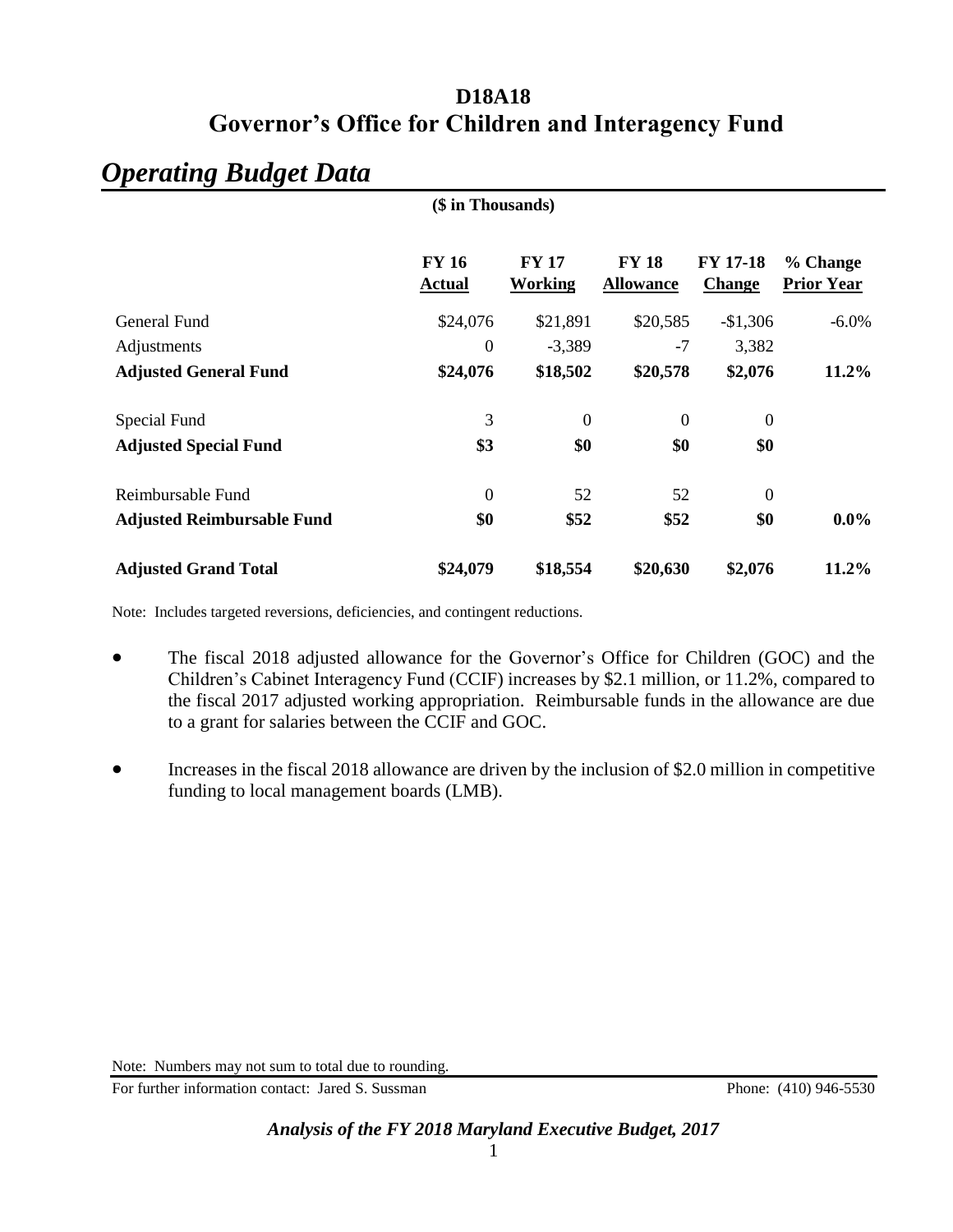| ________________                                                    |                               |                         |                                  |                                  |  |  |
|---------------------------------------------------------------------|-------------------------------|-------------------------|----------------------------------|----------------------------------|--|--|
|                                                                     | <b>FY 16</b><br><b>Actual</b> | <b>FY 17</b><br>Working | <b>FY 18</b><br><b>Allowance</b> | <b>FY 17-18</b><br><b>Change</b> |  |  |
| <b>Regular Positions</b>                                            | 16.50                         | 16.00                   | 16.00                            | 0.00                             |  |  |
| <b>Contractual FTEs</b>                                             | 0.00                          | 0.00                    | 0.00                             | 0.00                             |  |  |
| <b>Total Personnel</b>                                              | 16.50                         | 16.00                   | 16.00                            | 0.00                             |  |  |
| <b>Vacancy Data: Regular Positions</b>                              |                               |                         |                                  |                                  |  |  |
| Turnover and Necessary Vacancies, Excluding New<br><b>Positions</b> |                               | 0.00                    | $0.00\%$                         |                                  |  |  |
| Positions and Percentage Vacant as of 12/31/16                      |                               | 2.00                    | 12.50%                           |                                  |  |  |
|                                                                     |                               |                         |                                  |                                  |  |  |

# *Personnel Data*

Turnover expectancy is budgeted at 0.0%.

As of December 31, 2016, GOC has a vacancy rate of 12.5%, or 2 vacant positions.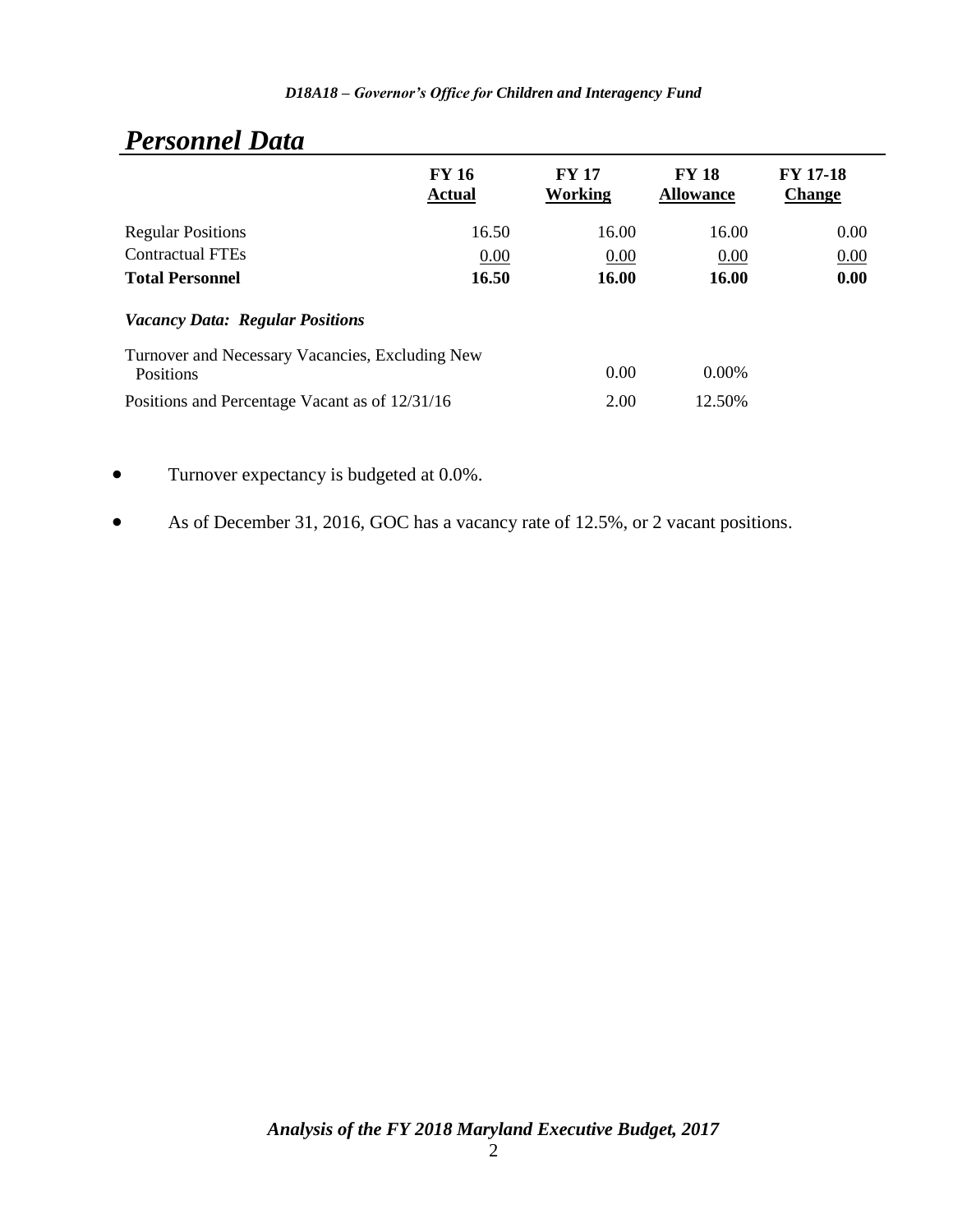# *Analysis in Brief*

# **Major Trends**

*Out-of-state Placements:* Maryland's goal is to be able to provide the services that children need within the State. A single day count of out-of-state placements taken in January 2016 found that 248 children were receiving services outside of the State. This is 53 fewer than in calendar 2015.

*Out-of-home Placements:* The number of children residing in out-of-home placements has declined by an average of 9.2% over the four most recent years. With the exception of Baltimore City, jurisdictions with low population densities tend to have higher out-of-home placement rates.

## **Issues**

*LMB Funding:* Narrative in the 2016 *Joint Chairmen's Report* (JCR) requested that GOC submit a report on LMB funding. The report included information on the allocation of funding by jurisdiction and to individual programs within each jurisdiction.

*Report on Childhood Obesity:* Narrative in the 2015 JCR requested that GOC work with member agencies of the Children's Cabinet, community stakeholders, and outside experts to evaluate State-level initiatives to address child obesity and teen diabetes, as well as initiatives targeted at educating children and youth on healthy eating. This issue discusses findings of that collaborative effort.

*Transfer of Care Management Entity:* During the 2016 session, GOC indicated that the Care Management Entity (CME) program was being transferred to the Department of Health and Mental Hygiene (DHMH) to combine with the Targeted Case Management Program. Narrative in the 2016 JCR requested that GOC work with DHMH to submit a report detailing the services offered under the CME and the structure of the CME program before and after the transfer. The new program under DHMH has yet to enroll the same number of youth as the CME program.

# **Recommended Actions**

|    |                                                                          | Funde     |
|----|--------------------------------------------------------------------------|-----------|
| 1. | Adopt committee narrative to request an out-of-home placement<br>report. |           |
| 2. | Reduce appropriation intended for training and technical<br>assistance.  | \$100,000 |
| 3. | Delete a deficiency appropriation intended for personnel costs.          | 100,775   |
|    | <b>Total Reductions to Fiscal 2017 Deficiency Appropriation</b>          | \$100,775 |
|    | <b>Total Reductions to Allowance</b>                                     | \$100,000 |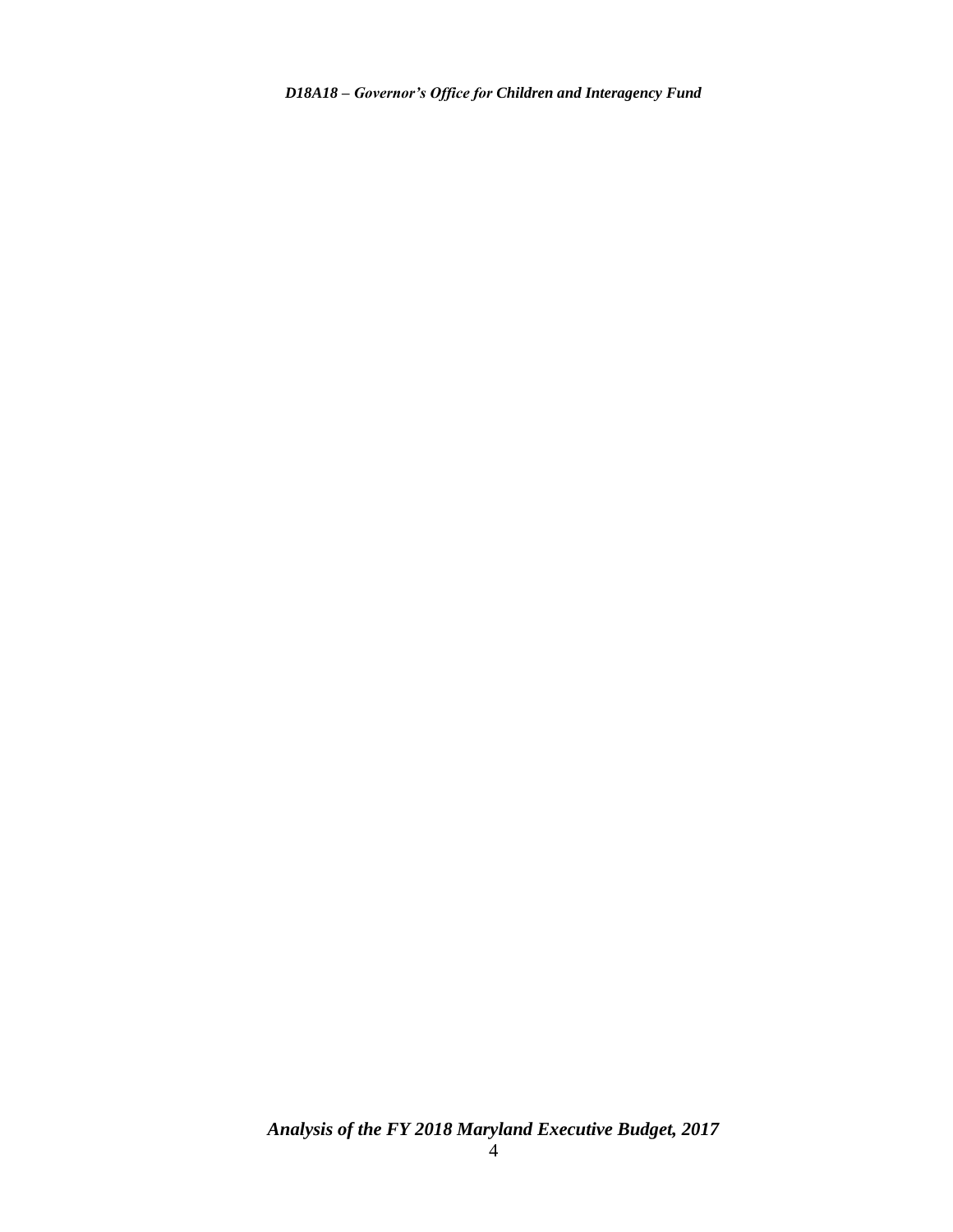# *Operating Budget Analysis*

# **Program Description**

The Governor's Office for Children (GOC) oversees a coordinated, comprehensive, interagency approach to the development of integrated systems of care that are child and family focused and driven; emphasize prevention, early intervention, and community-based services for all children and families; and pay special attention to at-risk populations. GOC informs and supports the collective and specific work of the Children's Cabinet; works with local management boards (LMB) to plan, coordinate, and monitor the delivery of integrated services along with full continuum of care; oversees the use of monies from the Children's Cabinet Interagency Fund (CCIF) in accordance with policies and procedures established by the Children's Cabinet; and assists the Children's Cabinet in the allocation of any funds assigned for distribution as grants.

GOC promotes the State's vision for a stable, safe, and healthy environment for children and families. GOC supports the implementation of the Child and Family Services Interagency Strategic Plan, including interagency policies to carry out the plan and efficient interagency use of federal and State funds.

The Children's Cabinet works to ensure the effective, efficient, and comprehensive delivery of services to Maryland's children and families by coordinating the programs, policies, and budgets of the State child-serving agencies. The Children's Cabinet includes the secretaries of Budget and Management; Disabilities; Health and Mental Hygiene; Human Resources; Labor, Licensing, and Regulation; Juvenile Services; and Public Safety and Correctional Services, as well as the State Superintendent of Schools and the executive director of the Governor's Office of Crime Control and Prevention, and is chaired by the executive director of GOC. The Children's Cabinet maintains an interagency fund, enters into agreements with LMBs and other organizations, implements an interagency effort to maximize available resources, and uses outcome measures and fiscal incentives to ensure more effective use of State funds. The Interagency Fund is administered by GOC on behalf of the Children's Cabinet.

The key goals of GOC are to:

- work with LMBs and other State and local stakeholders to increase the capacity of communities to meet the specific needs of their jurisdictions' children and families;
- use data and technology to continuously monitor and evaluate outcomes;
- improve fiscal efficiency and accountability of programs that serve children and families, particularly those funded through the CCIF; and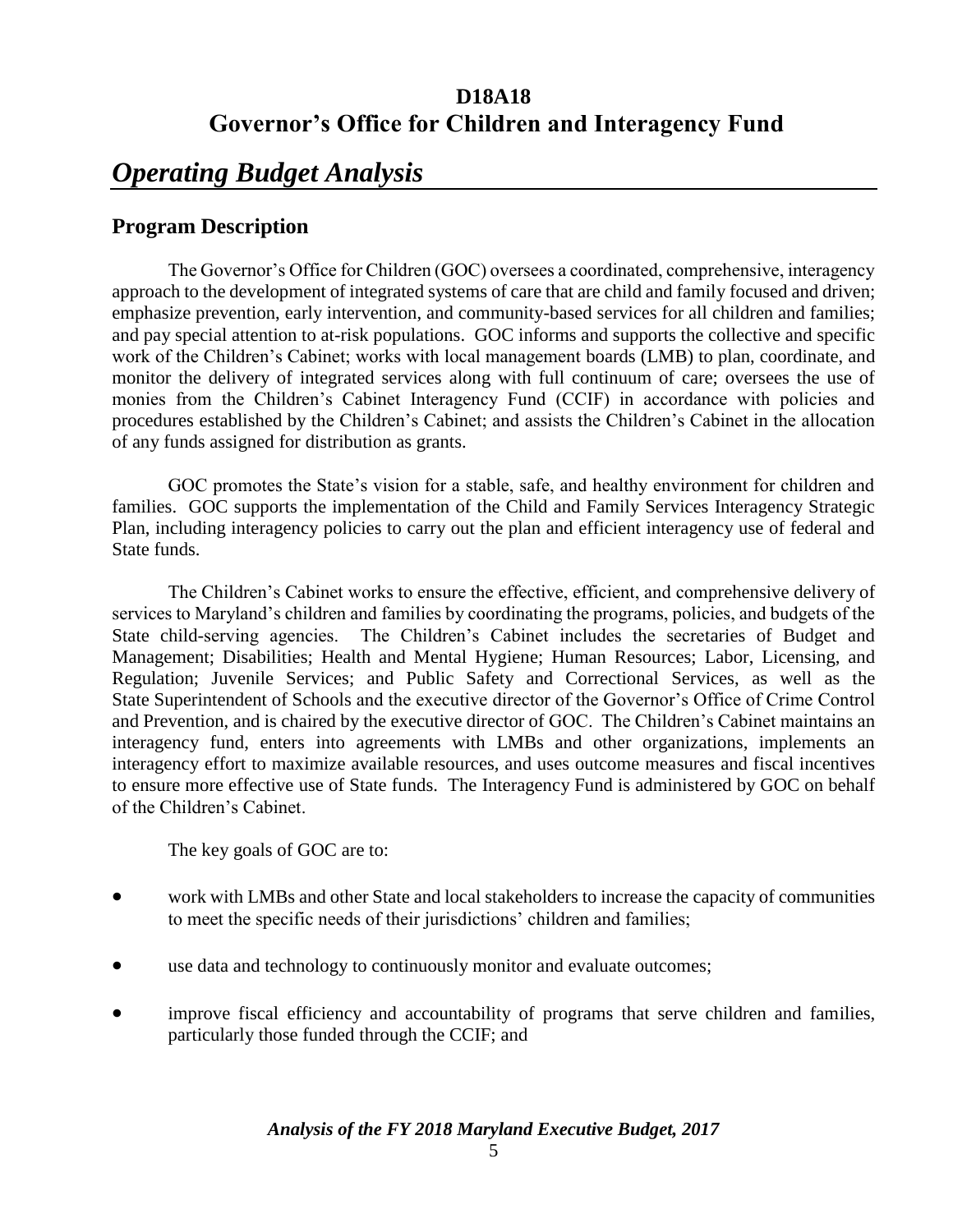provide support and assistance to the Children's Cabinet, the Children's Cabinet Implementation Team, the State Coordinating Council, and other interagency committees.

The key goals of the Interagency Fund are to:

- use a collaborative, results-oriented accountability framework to track and evaluate the well-being of children across the State and in each jurisdiction through eight identified Results for Child Well-being; and
- work collaboratively to ensure a safe, stable, and healthy environment for children and families through coordinated policy recommendations to Governor Lawrence J. Hogan, Jr.

## **Performance Analysis: Managing for Results**

## **1. Out-of-state Placements**

Except in instances when children are placed with relatives out of the State, Maryland's goal is to be able to provide the services that children need within the State. **Exhibit 1** shows a single day count of out-of-state placements taken in January of each year, 2012 to 2016. The 2016 count decreased to 248 from the high of 301 in 2015. The number of out-of-state placements decreased in every agency that makes placements, except the Maryland State Department of Education (MSDE), which increased by 1 from 2015. Since 2011, the Developmental Disabilities Administration has had no out-of-state placements.

At the time of the single day count, 54 of the Department of Human Resource's (DHR) 166 placements were in community-based programs. Of the 54 children placed in community-based programs, 32 were at Advoserve in Delaware. Following the death of a child in September, DHR canceled its contract with Advoserve. Children that were formerly placed at Advoserve have been moved to in-state and other out-of-state facilities. As a result, as of October 2016, community-based out-of-state placements at DHR decreased to 31.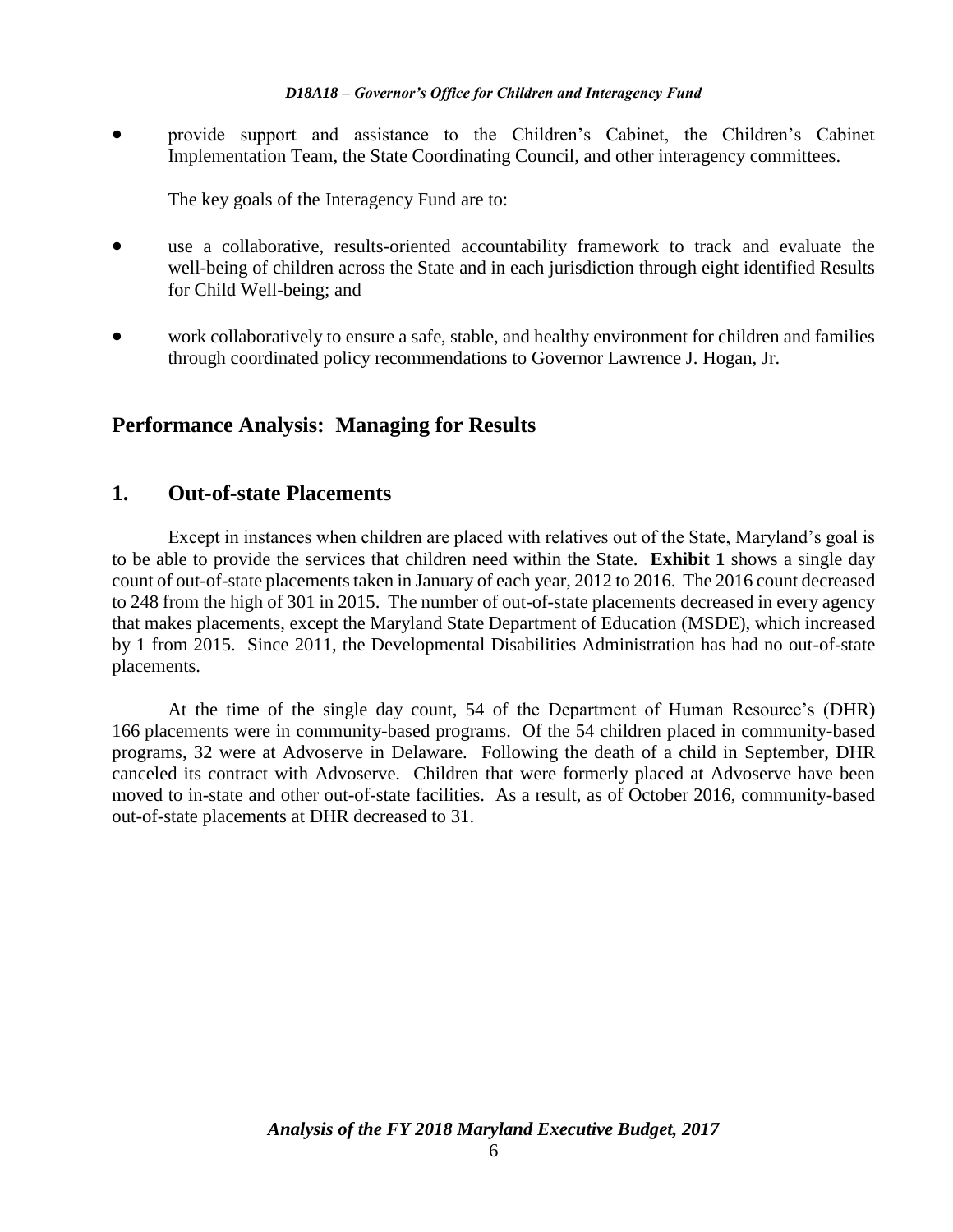

**Exhibit 1 Out-of-state Placements – Single Day Count by Responsible Agency January 31, 2012-2016**

BHA: Behavioral Health Administration DJS: Department of Juvenile Services DHR: Department of Human Resources

DDA: Development Disabilities Administration MSDE: Maryland State Department of Education

Source: Governor's Office for Children

### **2. Out-of-home Placements**

Building family stability for children and reducing out-of-home placements is a goal of the State. The number of out-of-home placements counted during the one-day census has steadily decreased since 2010. As shown in **Exhibit 2**, the number of placements has decreased by an annual average rate of 9.2% over the most recent four years. The largest percent decrease between 2014 and 2015 is placements with no category identified (-72.0%), which decreased from 328 to 92 individuals. Hospitalization increased from 25 individuals in 2015 to 58 in 2016, which represents a 132.0% increase. It is unclear whether increases in placement categories in the last year are due to increased categorization of placements that would previously have been assigned to no category.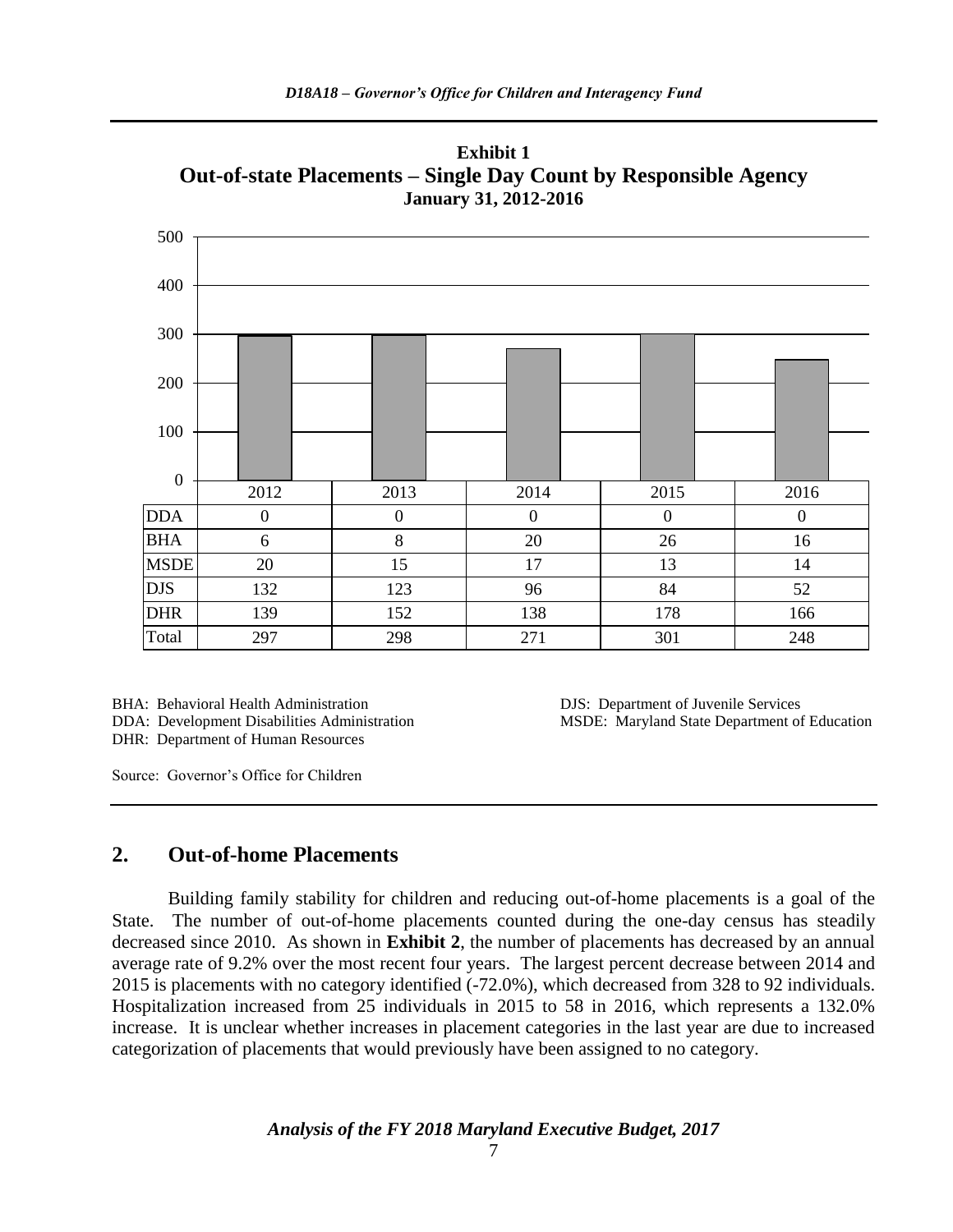| Category                                     | 2013  | 2014  | 2015  | 2016  | Average<br><b>Change</b> | <b>Last Year</b><br><b>Change</b> |
|----------------------------------------------|-------|-------|-------|-------|--------------------------|-----------------------------------|
| <b>Community-based Residential Placement</b> | 1.335 | 1,161 | 1,009 | 1.015 | $-8.7\%$                 | 0.6%                              |
| <b>Family Home Settings</b>                  | 4.619 | 4,114 | 3,594 | 3,612 | $-7.9\%$                 | 0.5%                              |
| Hospitalization                              | 31    | 25    | 25    | 58    | 23.2%                    | 132.0%                            |
| Noncommunity-based Residential Placement     | 1.514 | 1,482 | 1,095 | 1,086 | $-10.5\%$                | $-0.8\%$                          |
| <b>Placement Category Not Available</b>      | 324   | 322   | 328   | 92    | $-34.3%$                 | $-72.0\%$                         |
| <b>All Categories</b>                        | 7.823 | 7,104 | 6,051 | 5,863 | $-9.2\%$                 | $-3.1\%$                          |
| Source: Governor's Office for Children       |       |       |       |       |                          |                                   |

### **Exhibit 2 All Agency Out-of-home Placement Trends Calendar 2013-2016**

**Exhibit 3** shows the rate of new out-of-home placements per 1,000 children in each jurisdiction and the percentage placed in the originating jurisdiction. With the exception of Baltimore City, the jurisdictions with the highest out-of-home placements are low-population density jurisdictions. Baltimore City remains the highest in the State, with 17.3 placements per 1,000 children. Although Baltimore City and low-population density jurisdictions have the highest out-of-home placements, these jurisdictions generally have a higher percentage of placements in the originating jurisdiction.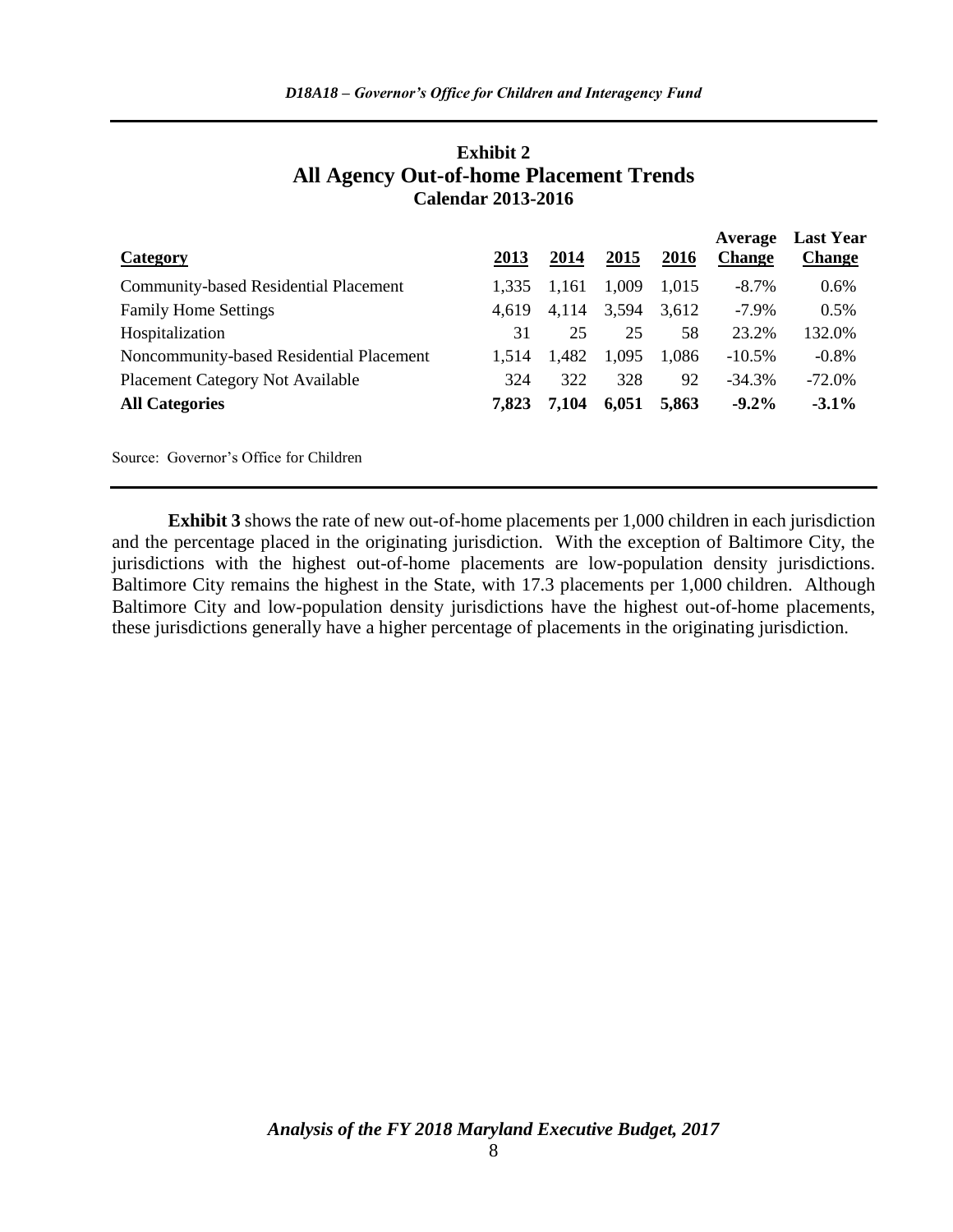



Source: Governor's Office for Children

## **Fiscal 2017 Actions**

### **Planned Reversion and Cost Containment**

Language in the fiscal 2017 budget restricted \$3.5 million of the CCIF appropriation that was intended for LMB base funding for two specific purposes. The budget language restricted \$1,823,709 of the appropriation for allocation to Youth Services Bureaus (YSB) and \$1,665,915 of the appropriation for navigation or case management services. These funds were not released to the CCIF and are included in the list of planned reversions at the close of fiscal 2017. Some YSBs and some navigation/case management programs ultimately received funding in fiscal 2017 through the LMB base funding.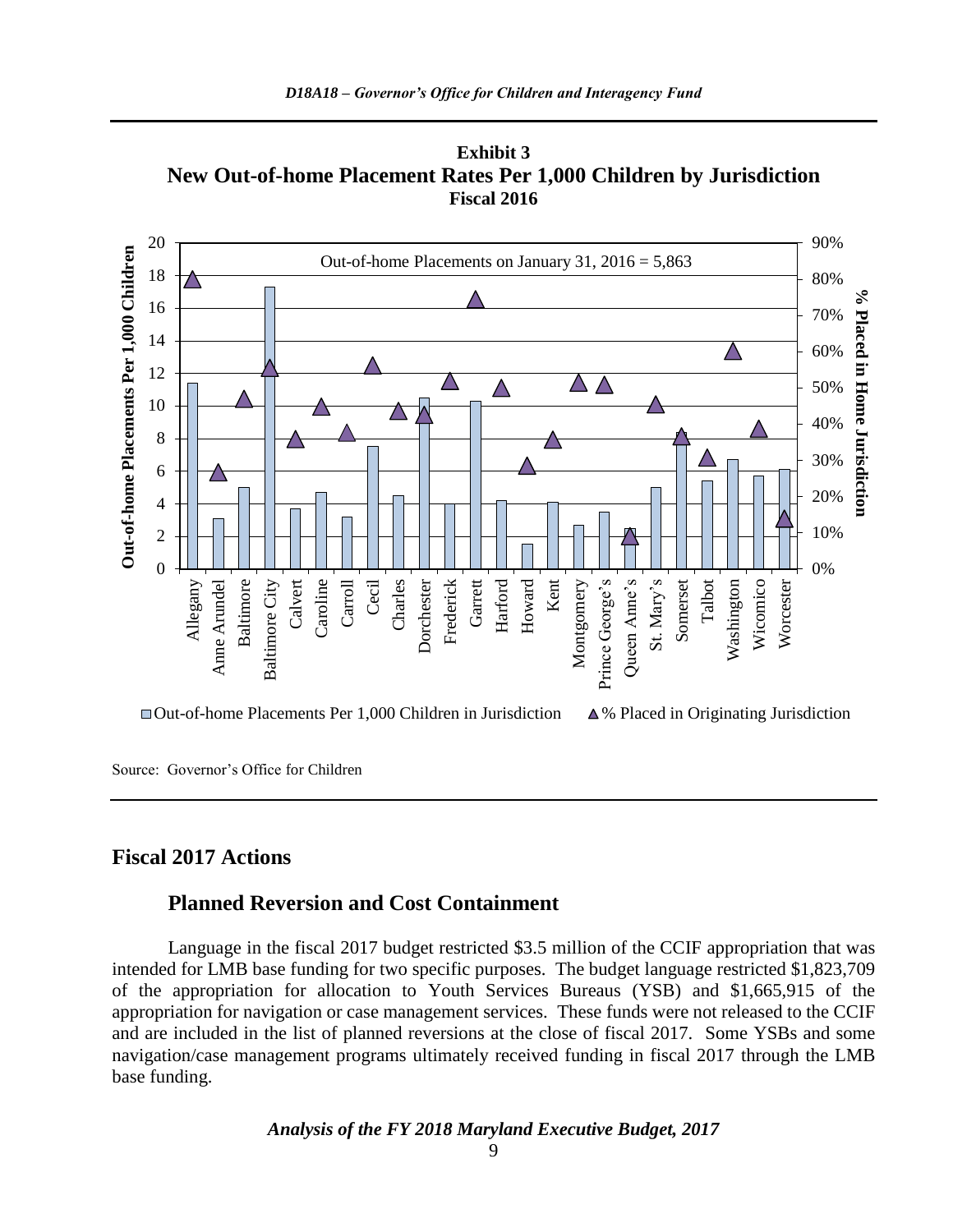GOC reverted \$650,000 of the fiscal 2017 legislative appropriation for the CCIF as part of a November Board of Public Works cost containment action. The funds were originally intended for training and technical assistance. The anticipated expenditure for training and technical assistance was originally \$1.65 million. Following the cost containment, a reallocation of dollars to LMB base funding, and a budget amendment, that funding has been reduced to \$159,960.

**Exhibit 4** shows the difference between anticipated expenditures for fiscal 2017 and the current proposed expenditures for fiscal 2017. All competitive funding and a large majority of funds for training and technical assistance were used to supplant the base funding that was restricted and not released. **GOC should provide examples of training and technical assistance plans that the legislative appropriation was intended for and list what is being accomplished with the remaining funds for these purposes.**

| Exhibit 4<br><b>Anticipated vs. Current Expenditure Outlook</b><br><b>Fiscal 2017</b> |                                                                                |                                                                            |                                                           |                                                       |                                                |                                        |
|---------------------------------------------------------------------------------------|--------------------------------------------------------------------------------|----------------------------------------------------------------------------|-----------------------------------------------------------|-------------------------------------------------------|------------------------------------------------|----------------------------------------|
|                                                                                       | <b>Anticipated</b><br><b>Expenditures</b><br>at Start of<br><b>Fiscal Year</b> | <b>Planned</b><br><b>Reversion of</b><br><b>Restricted</b><br><b>Funds</b> | <b>Reallocation</b><br>of Funds after<br><b>Reversion</b> | <b>Board of</b><br><b>Public</b><br><b>Works Cost</b> | <b>Budget</b><br><b>Containment</b> Amendments | <b>Proposed</b><br><b>Expenditures</b> |
| <b>LMB</b> Base Funding                                                               | \$12,569,567                                                                   |                                                                            | \$3,489,624                                               |                                                       |                                                | \$16,059,191                           |
| <b>Restricted for YSBs</b><br>and Case<br>Management                                  | 3,489,624                                                                      | $-$ \$3,489,624                                                            |                                                           |                                                       |                                                | $\boldsymbol{0}$                       |
| <b>LMB</b> Competitive<br>Funding                                                     | 2,689,939                                                                      |                                                                            | $-2,689,939$                                              |                                                       |                                                | $\boldsymbol{0}$                       |
| Training and<br>Technical<br>Assistance                                               | 1,645,795                                                                      |                                                                            | $-799,685$                                                | $-$ \$650,000                                         | $-$ \$36,150                                   | 159,960                                |
| Young Reader's                                                                        |                                                                                |                                                                            |                                                           |                                                       |                                                |                                        |
| Program<br><b>Results Scorecard</b>                                                   | 200,000                                                                        |                                                                            |                                                           |                                                       |                                                | 200,000                                |
| Contract                                                                              | 98,075                                                                         |                                                                            |                                                           |                                                       | 36,150                                         | 134,225                                |
| Grant to GOC for<br><b>Salaries</b>                                                   | 52,000                                                                         |                                                                            |                                                           |                                                       |                                                | 52,000                                 |
| <b>Total</b>                                                                          | \$20,745,000                                                                   | -\$3,489,624                                                               | \$0                                                       | $-$ \$650,000                                         | \$0                                            | \$16,605,376                           |

**Exhibit 4**

LMB: local management boards

YSB: Youth Services Bureaus

Note: Funds restricted for YSBs and case management are assumed to be a portion of LMB base funding.

Source: Governor's Office for Children; Department of Budget and Management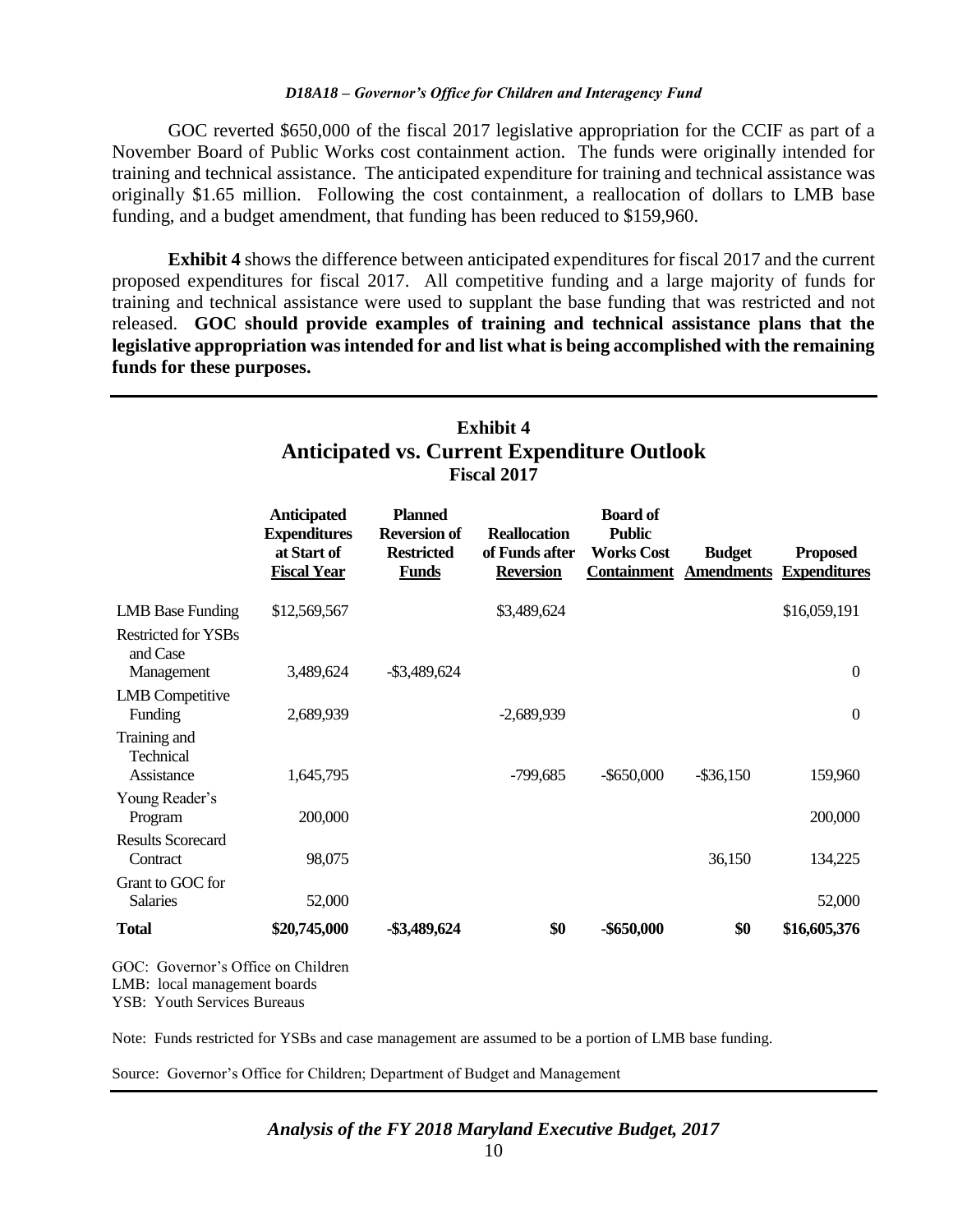### **Deficiency Appropriation**

The allowance includes a deficiency appropriation of \$100,775 in general funds. This is intended to cover additional costs for 2 positions that have been reclassified for 1 communications position and 1 director of policy position. The employees were already employed by the Administration and were transferred to GOC using existing regular positions in the agency. The reclassifications were necessary to accommodate their salaries.

### **Section 20 Position Abolitions**

Section 20 of the fiscal 2017 budget bill included an across-the-board position reduction accompanied by an across-the-board reduction in funds to match the position reduction. In some cases, including GOC, when the position reduction was allocated across State agencies, the funding reduction did not match the actual cost of abolished positions.

One part-time position was abolished representing 0.50 full-time equivalent positions. The fiscal 2017 salary for this position is \$45,271 in general funds. There was no reduction in funds as a result of the position abolition. The remaining funds can be used to offset the personnel costs in the proposed deficiency appropriation, with any additional required funding absorbed in the agency's budget. **Therefore, the Department of Legislative Services (DLS) recommends deleting the deficiency appropriation.**

### **Proposed Budget**

As shown in **Exhibit 5**, the fiscal 2018 allowance, after adjusting for a planned reversion and a decrease in pension payments, increases by \$2.1 million, or 11.2%, compared to the fiscal 2017 working appropriation. Reimbursable funds in the allowance are due to a grant for salaries between the CCIF and GOC.

## **Exhibit 5 Proposed Budget Governor's Office for Children and Interagency Fund (\$ in Thousands)**

| <b>How Much It Grows:</b>         | <b>General</b><br><b>Fund</b> | <b>Special</b><br><b>Fund</b> | Reimb.<br><b>Fund</b> | <b>Total</b> |
|-----------------------------------|-------------------------------|-------------------------------|-----------------------|--------------|
| Fiscal 2016 Actual                | \$24,076                      | \$3                           | \$0                   | \$24,079     |
| Fiscal 2017 Working Appropriation | 18,502                        | $\Omega$                      | 52                    | 18,554       |
| Fiscal 2018 Allowance             | 20,578                        | $\theta$                      | 52                    | 20,630       |
| Fiscal 2017-2018 Amount Change    | \$2,076                       | \$0                           | \$0                   | \$2,076      |
| Fiscal 2017-2018 Percent Change   | 11.2%                         |                               |                       | 11.2%        |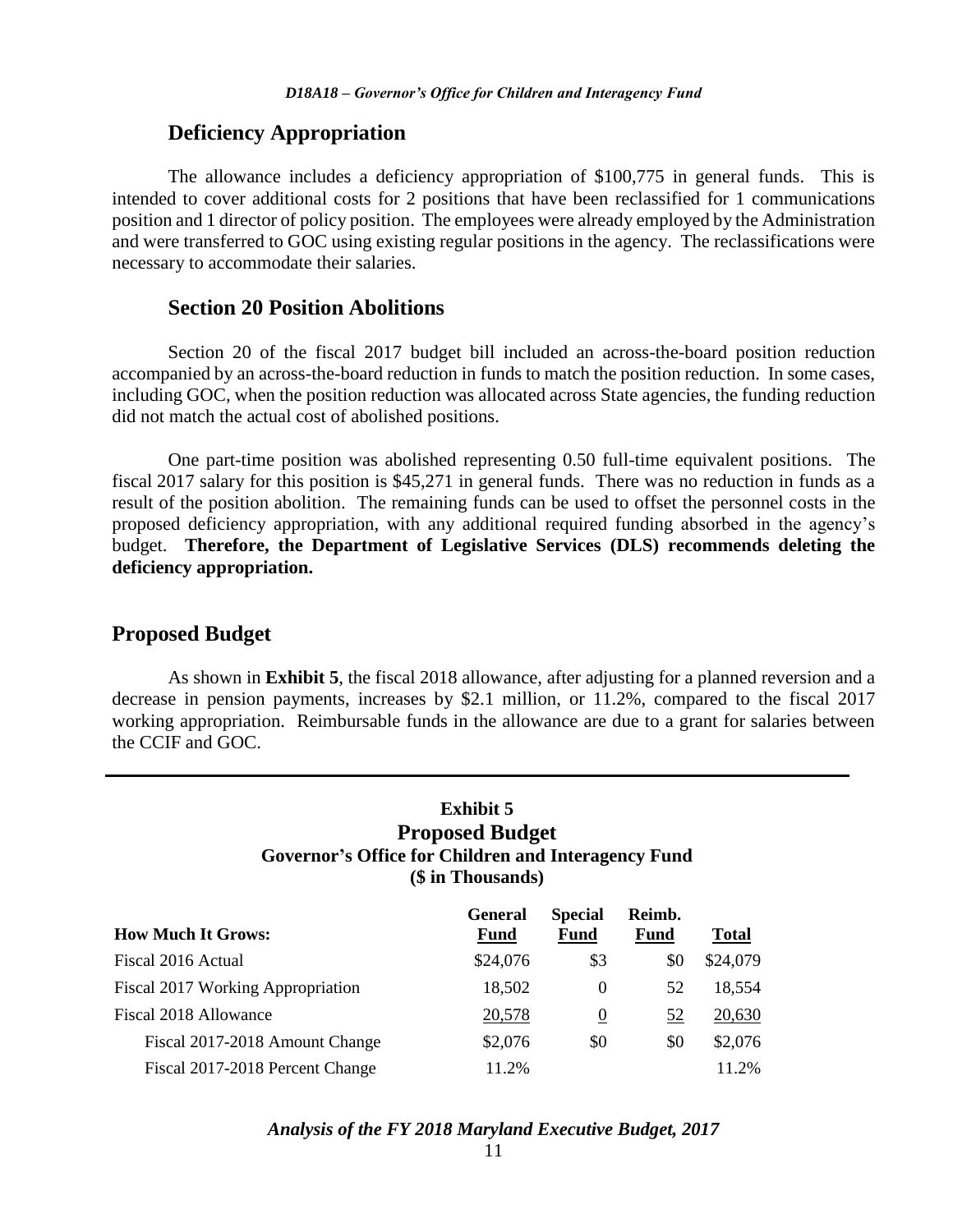| <b>Where It Goes:</b>                                                                    |                |
|------------------------------------------------------------------------------------------|----------------|
| <b>Personnel Expenses</b>                                                                |                |
|                                                                                          | \$23           |
|                                                                                          | 14             |
|                                                                                          | $-42$          |
| <b>Children's Cabinet Interagency Fund</b>                                               |                |
|                                                                                          | 2,000          |
|                                                                                          | 150            |
|                                                                                          | $-100$         |
| <b>Office for Children</b>                                                               |                |
| Travel to align with recent experience and to account for two travel-intensive positions | 25             |
|                                                                                          | $\overline{4}$ |
|                                                                                          | $-3$           |
|                                                                                          | 5              |
| <b>Total</b>                                                                             | \$2,076        |

Note: Numbers may not sum to total due to rounding.

### **Across-the-board Reductions**

The fiscal 2018 budget bill includes a \$54.5 million (all funds) across-the-board contingent reduction for a supplemental pension payment. Annual payments are mandated for fiscal 2017 through 2020 if the Unassigned General Fund balance exceeds a certain amount at the close of the fiscal year. This agency's share of these reductions is \$6,836 in general funds. This action is tied to a provision in the Budget Reconciliation and Financing Act of 2017.

### **Competitive Funding of LMBs**

The allowance includes \$2.0 million in general funds to provide competitive funding to LMBs. Previously, all grants to LMBs were not awarded competitively. The fiscal 2017 legislative appropriation included \$2.7 million intended for competitive funds. However, as noted previously, competitive funding was redirected to maintain base funding levels following the planned reversion in fiscal 2017. Therefore, no competitive grants were awarded in fiscal 2017.

### **Training and Technical Assistance**

Training and technical assistance increases by \$150,000, compared to the fiscal 2017 working appropriation. As with competitive funding, training and technical assistance funding was redirected to maintain base funding levels following the planned reversion in fiscal 2017. As a result, the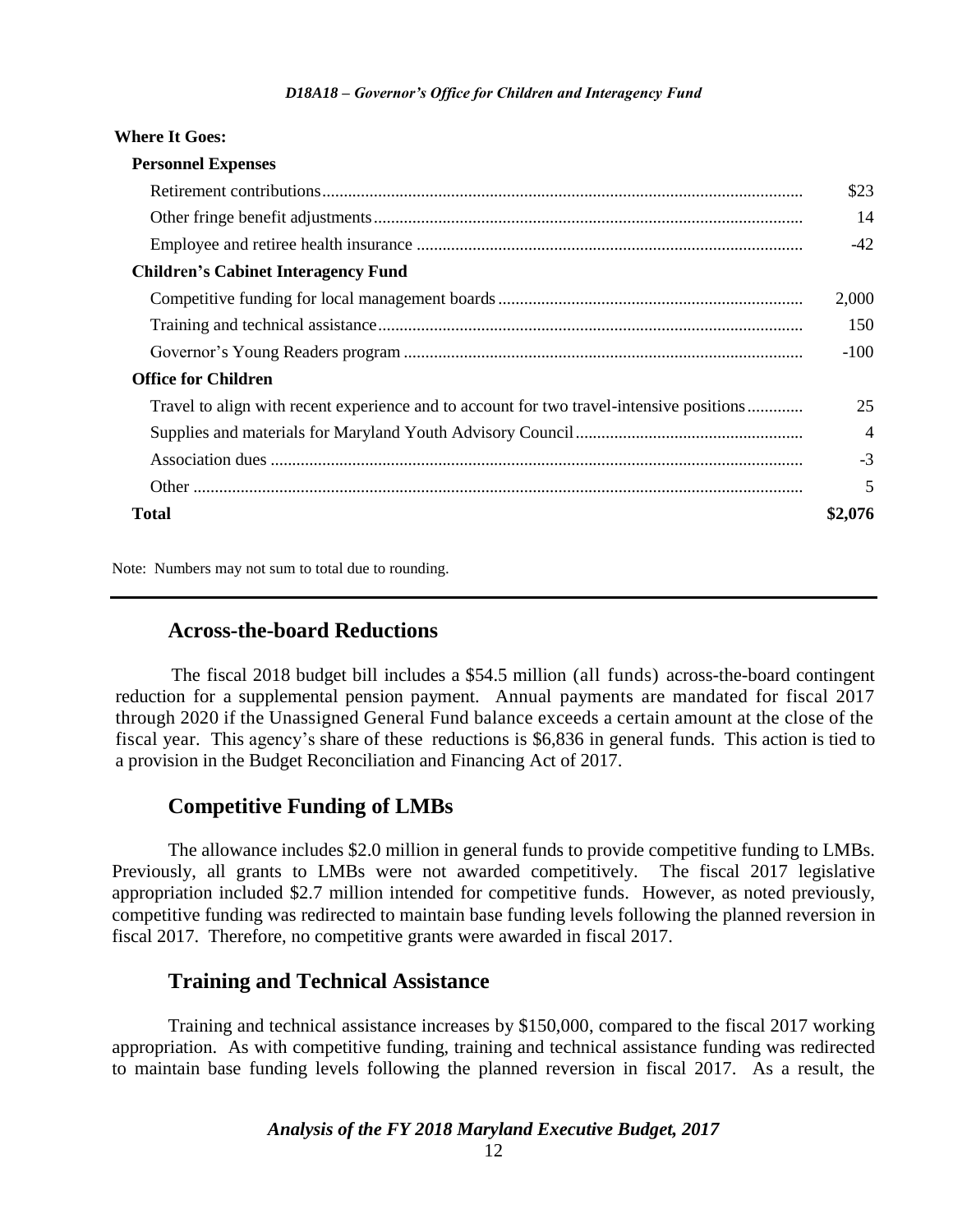allowance is much lower from the \$1.65 million than was originally intended in fiscal 2017. **DLS recommends reducing the funding by \$100,000, which will allow for a 31% increase over fiscal 2017.**

### **Imagination Library**

The fiscal 2018 allowance includes \$100,000 for the imagination library, a decrease of \$100,000 compared to the fiscal 2017 working appropriation. The decrease is to align with actual spending in the program. A grant was awarded to the Family League of Baltimore for the full appropriation of \$200,000 in fiscal 2017. GOC does not expect the Family League of Baltimore to expend the entire amount in fiscal 2017. Some of the fiscal 2017 grant will be used in fiscal 2018 in addition to the \$100,000 in the allowance. **GOC should provide enrollment numbers and an update on future plans for the program, including whether it will expand across the State and whether it will continue to be funded through the CCIF.**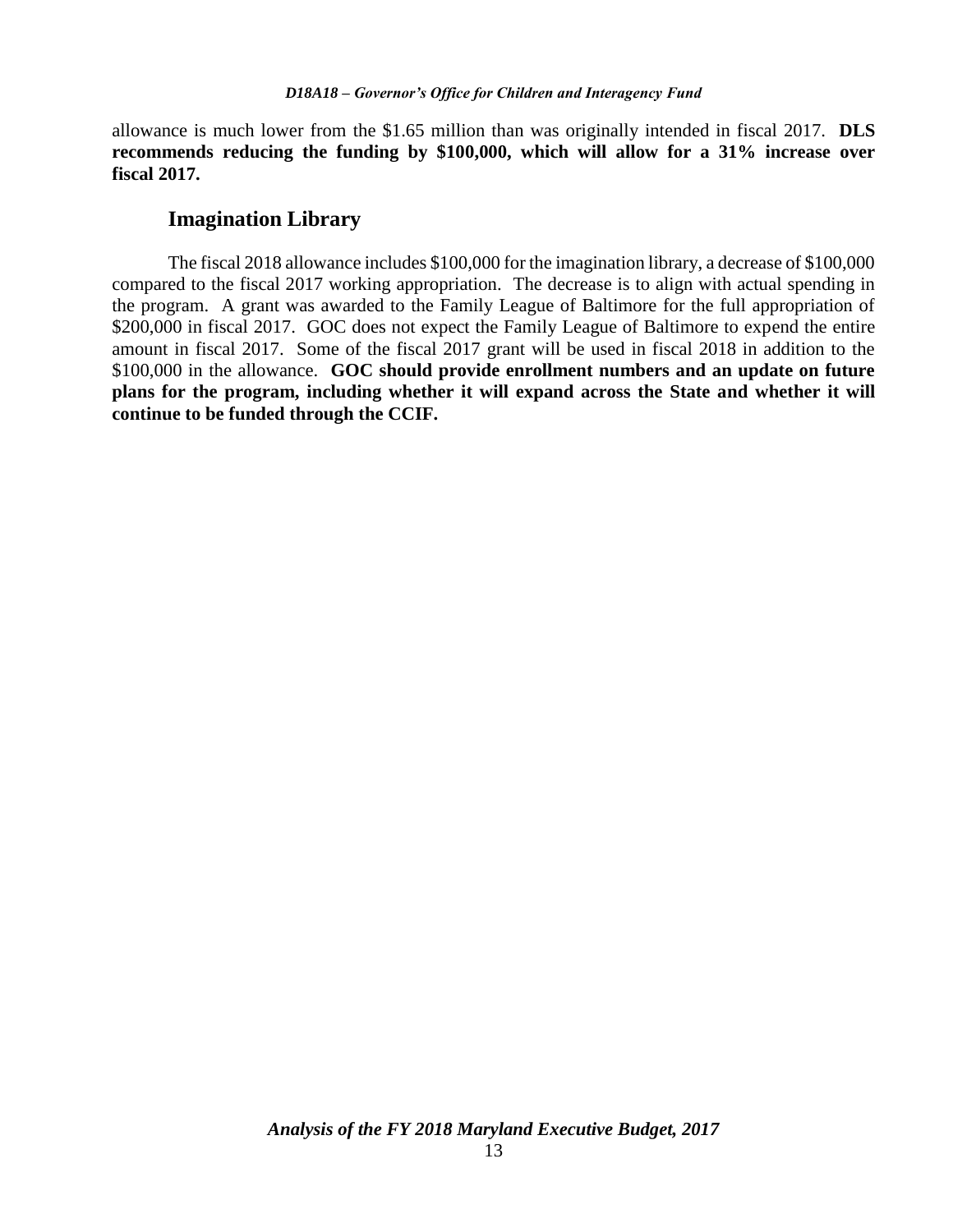# *Issues*

# **1. LMB Funding**

GOC changed the way in which the CCIF awards grants to LMBs. Beginning in fiscal 2019, all funding to LMBs will be allocated competitively. Competitive allocations will be based on the Governor's four strategic initiatives to reduce:

- the impact of parental incarceration on children, families, and communities;
- disconnected youth;
- childhood hunger; and
- youth homelessness.

In order to ensure that LMBs were prepared for the change in grant awards, GOC indicated that competitive funding would ramp upward over a three-year period beginning in fiscal 2017:

- *Fiscal 2017:* \$16.0 million base funding and \$2.7 million in competitive awards;
- *Fiscal 2018:* \$16.0 million base funding and \$5.8 million in competitive awards; and
- *Fiscal 2019:* \$21.8 million in competitive awards.

Following the loss of competitive grant funds in fiscal 2017, the decision was made to decrease the competitive funds from what was planned in fiscal 2018. However, GOC still plans to award all funding from the CCIF competitively, based on the Governor's four initiatives, in fiscal 2019.

There is some concern that competitive funding will neglect LMBs where the issues in their jurisdictions are unrelated to the four specific initiatives. Additionally, successful programs that have received funding in previous years may lose funding because they do not directly address one of the four initiatives. The way in which LMBs are being evaluated is also being changed, which may potentially affect allocations.

Narrative in the 2016 *Joint Chairmen's Report* (JCR) requested that GOC conduct a report on LMB funding, which includes:

- funding allocations to LMBs in fiscal 2016 and 2017;
- funding to LMBs from all other sources by program;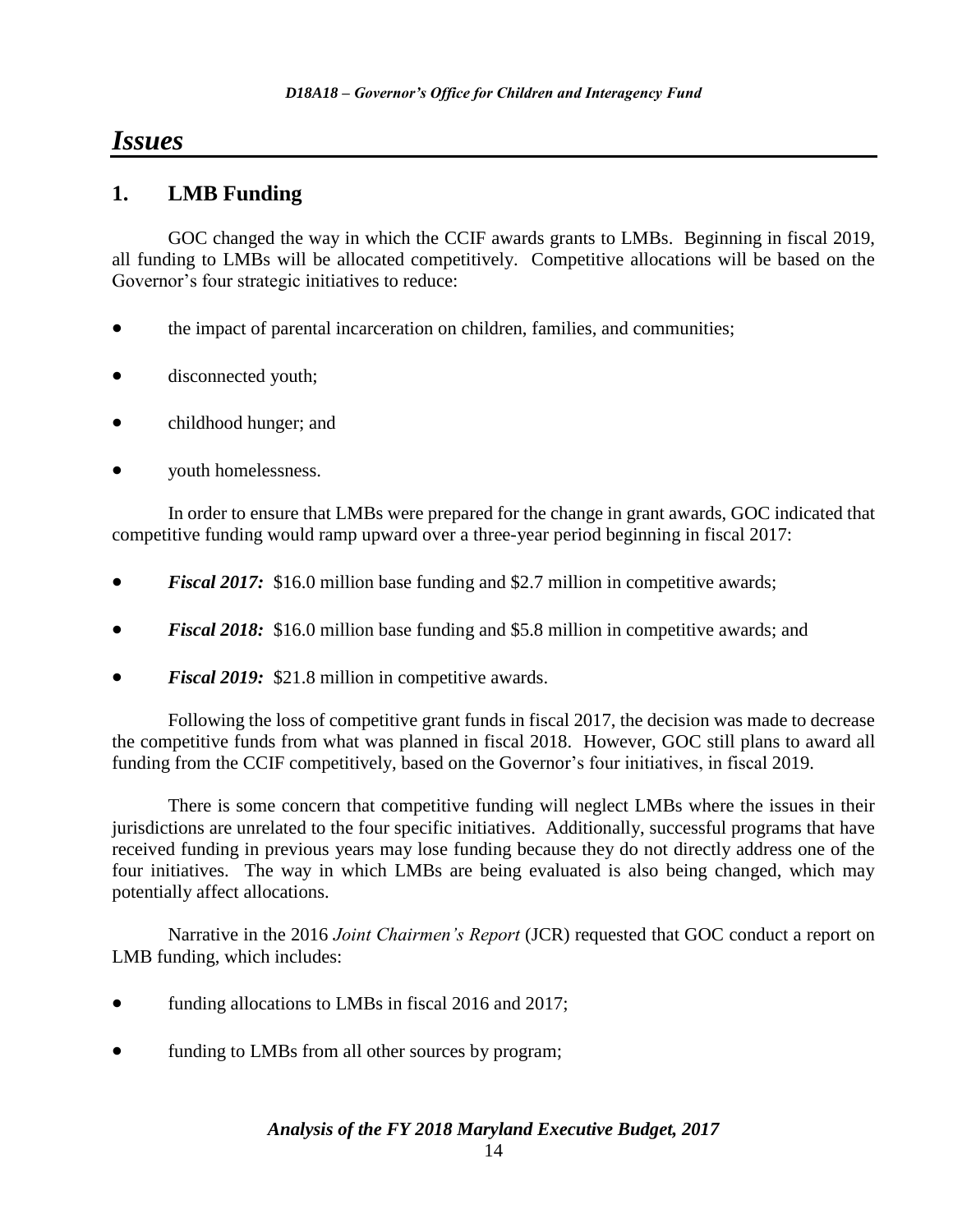- all programs funded through LMBs in fiscal 2016 and 2017, including whether the funding is sourced from base LMB funding or part of the competitive allocations;
- identification of which of the four strategic initiatives each funded program addresses;
- identification of programs that were rejected for funding, including an explanation for rejection; and
- a description of performance measures used in the Results Scorecard, including how performance data will be used to determine what programs will receive funding in future years.

## **LMB Program Funding Allocations**

LMBs received the same allocation of funds in fiscal 2017 as in fiscal 2016 (see **Exhibit 6**). As stated previously, GOC originally intended to award an additional \$2.7 million in competitive grants. Due to the Administration's decision to revert restricted funds, GOC chose to offset that loss by using funds intended for competitive grants and additional funds intended for technical assistance to maintain level funding in fiscal 2017.

| <b>Jurisdiction</b>   | <u>2017</u> |
|-----------------------|-------------|
| Allegany              | \$462,798   |
| Anne Arundel          | 1,114,752   |
| <b>Baltimore City</b> | 2,478,978   |
| <b>Baltimore</b>      | 1,101,963   |
| Calvert               | 249,422     |
| Caroline              | 563,425     |
| Carroll               | 513,102     |
| Cecil                 | 377,865     |
| Charles               | 383,826     |
| Dorchester            | 433,413     |
| Frederick             | 393,603     |
| Garrett               | 530,263     |
| Harford               | 482,994     |
| Howard                | 448,049     |
| Kent                  | 376,358     |
| Montgomery            | 1,087,701   |
| Prince George's       | 1,724,396   |

# **Exhibit 6 Children's Cabinet Interagency Fund Distribution Fiscal 2017**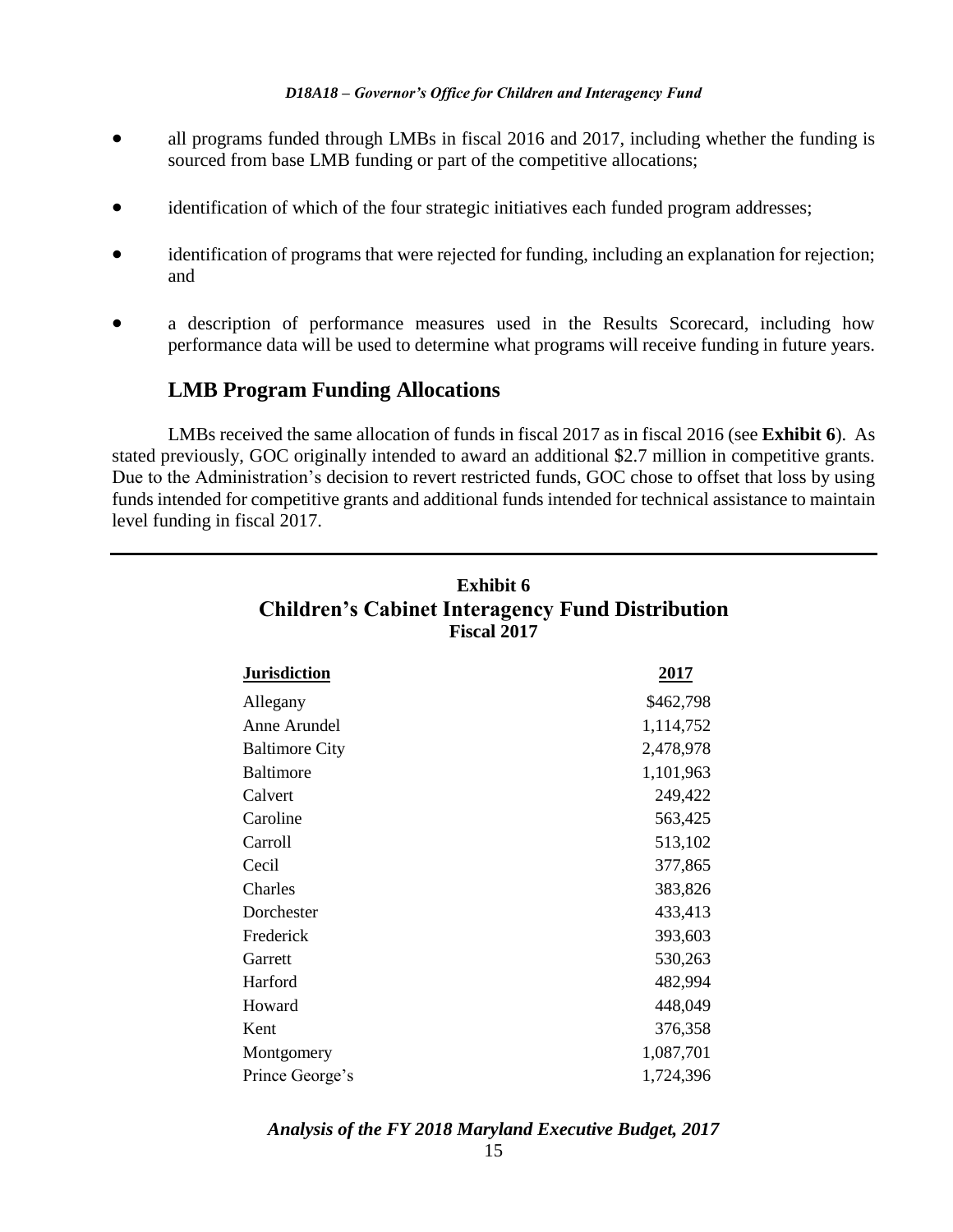| <b>Jurisdiction</b> | 2017         |
|---------------------|--------------|
| Queen Anne's        | 335,286      |
| St. Mary's          | 401,718      |
| Somerset            | 288,755      |
| Talbot              | 333,643      |
| Washington          | 674,447      |
| Wicomico            | 764,487      |
| Worcester           | 537,947      |
| <b>Total</b>        | \$16,059,191 |

Source: Governor's Office for Children

The report includes information on the programs that LMBs funded in fiscal 2016 and 2017. **Exhibit 7** provides a count of the number of programs that lost funding in fiscal 2017 and newly funded programs. LMBs varied in the number of fiscal 2016 programs that were maintained. Five jurisdictions maintained all of their fiscal 2016 programs and were able to conform them to one of the four initiatives without establishing any new programs.

| <b>FISCAL ZULT</b>    |                                             |                                        |                                                                    |  |  |  |
|-----------------------|---------------------------------------------|----------------------------------------|--------------------------------------------------------------------|--|--|--|
| <b>Jurisdiction</b>   | <b>Programs That</b><br><b>Lost Funding</b> | <b>Newly Funded</b><br><b>Programs</b> | <b>Percentage of Program Funding</b><br><b>Toward New Programs</b> |  |  |  |
| Allegany              | 5                                           | 4                                      | 55%                                                                |  |  |  |
| Anne Arundel          |                                             | 4                                      | 14%                                                                |  |  |  |
| <b>Baltimore City</b> | 5                                           | 2                                      | 64%                                                                |  |  |  |
| Baltimore             | $\theta$                                    | $\Omega$                               | 0%                                                                 |  |  |  |
| Calvert               | $\overline{2}$                              |                                        | 36%                                                                |  |  |  |
| Caroline              | 8                                           | 0                                      | 0%                                                                 |  |  |  |
| Carroll               | $\overline{2}$                              | $^{(1)}$                               | 0%                                                                 |  |  |  |
| Cecil                 | 4                                           | 3                                      | 70%                                                                |  |  |  |
| Charles               | $\theta$                                    | $\theta$                               | 0%                                                                 |  |  |  |
| Dorchester            | 8                                           | 5                                      | 100%                                                               |  |  |  |
| Frederick             | $\Omega$                                    | $\Omega$                               | 0%                                                                 |  |  |  |
| Garrett               | 2                                           |                                        | 14%                                                                |  |  |  |
| Harford               | 1                                           | 0                                      | 0%                                                                 |  |  |  |
| Howard                | 7                                           | 4                                      | 58%                                                                |  |  |  |
| Kent                  | 8                                           | 3                                      | 54%                                                                |  |  |  |

# **Exhibit 7 Local Management Board Old and New Program Count Fiscal 2017**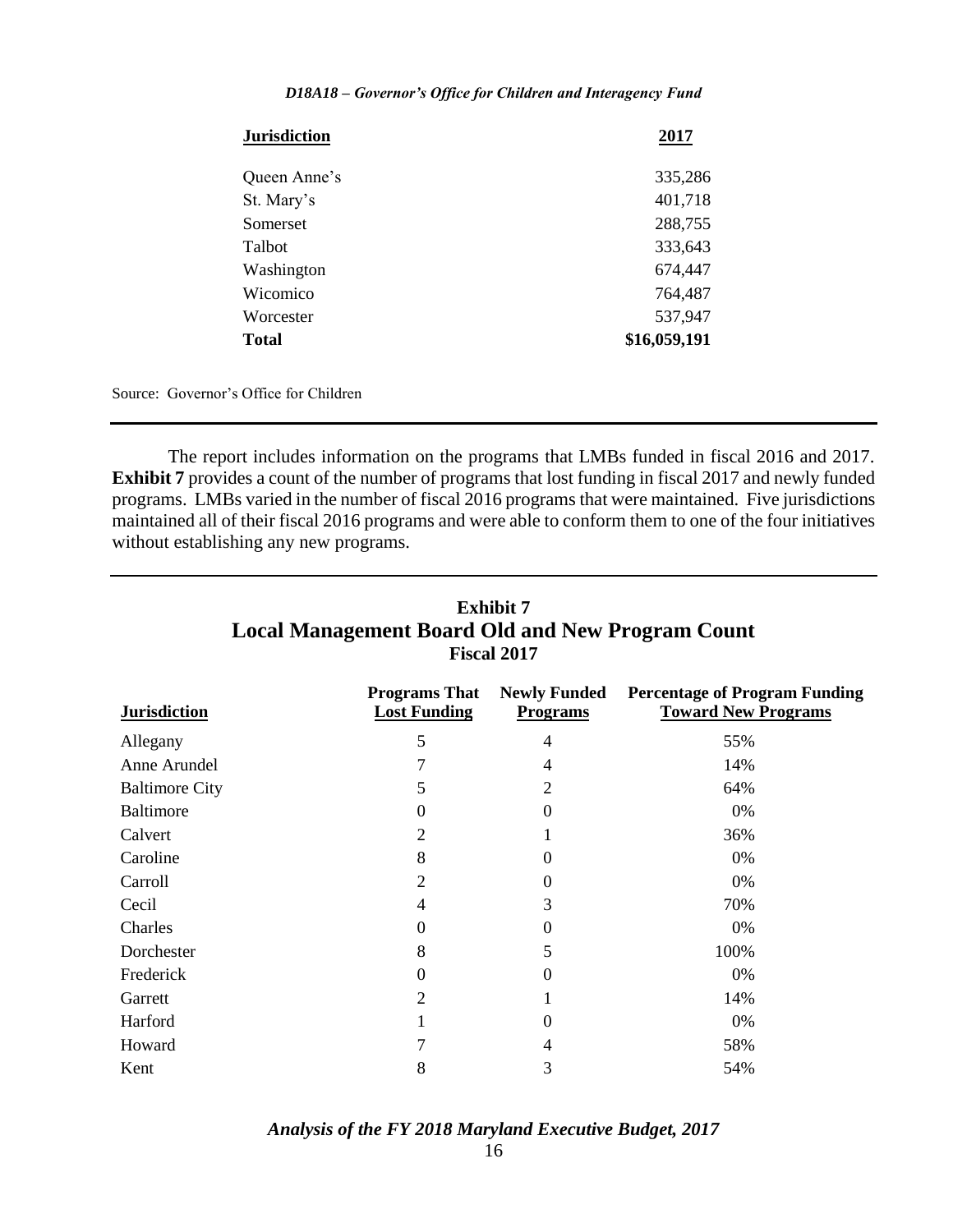|                     | <b>Programs That</b> | <b>Newly Funded</b> | <b>Percentage of Program Funding</b> |
|---------------------|----------------------|---------------------|--------------------------------------|
| <b>Jurisdiction</b> | <b>Lost Funding</b>  | <b>Programs</b>     | <b>Toward New Programs</b>           |
| Montgomery          | 0                    |                     | 51%                                  |
| Prince George's     | 2                    |                     | 16%                                  |
| Queen Anne's        | 0                    | $\theta$            | 0%                                   |
| St. Mary's          |                      | 0                   | 0%                                   |
| Somerset            | 4                    |                     | 66%                                  |
| Talbot              | 6                    | 5                   | 57%                                  |
| Washington          | 2                    | $\theta$            | 0%                                   |
| Wicomico            | 2                    | 3                   | 60%                                  |
| Worcester           | $\Omega$             | $\Omega$            | 0%                                   |
| <b>Total</b>        | 76                   | 40                  |                                      |
|                     |                      |                     |                                      |

Source: Governor's Office for Children

### **Governor's Strategic Initiatives**

LMBs were not required to conform fiscal 2017 programs to the Governor's strategic initiatives. However, many LMBs did change programs to address the strategic goals due to the requirement that all funding will be based on these goals in fiscal 2019.

Of the 124 programs funded through LMBs in fiscal 2017, only 10 did not address one of the four strategic initiatives. This is the case even though a majority of the total programs funded carried over from fiscal 2016. It raises the question of how GOC decides that a program addresses one of the initiatives. Some program descriptions are vague and can fit into any initiative. **GOC should explain how it decides that a program meets one of the four Governor's strategic initiatives, including all criteria that inform the decision and whether specificity of the program is taken into account.**

The programs that did not meet at least one of the four goals encompass nearly \$1 million, or 6.2% of all LMB funding from the CCIF. A majority of program funding in Baltimore County does not address one of the four initiatives, while Anne Arundel, Cecil, Washington, Wicomico, and Worcester counties all have at least one program that does not address one of the initiatives. **GOC should explain whether it is working with the identified jurisdictions to ensure that they are prepared to alter the programs that they offer by fiscal 2019.**

## **2. Report on Childhood Obesity**

Narrative in the 2015 JCR requested that GOC work with member agencies of the Children's Cabinet, community stakeholders, and outside experts to evaluate State-level initiatives to address childhood obesity and teen diabetes, as well as initiatives targeted at educating children and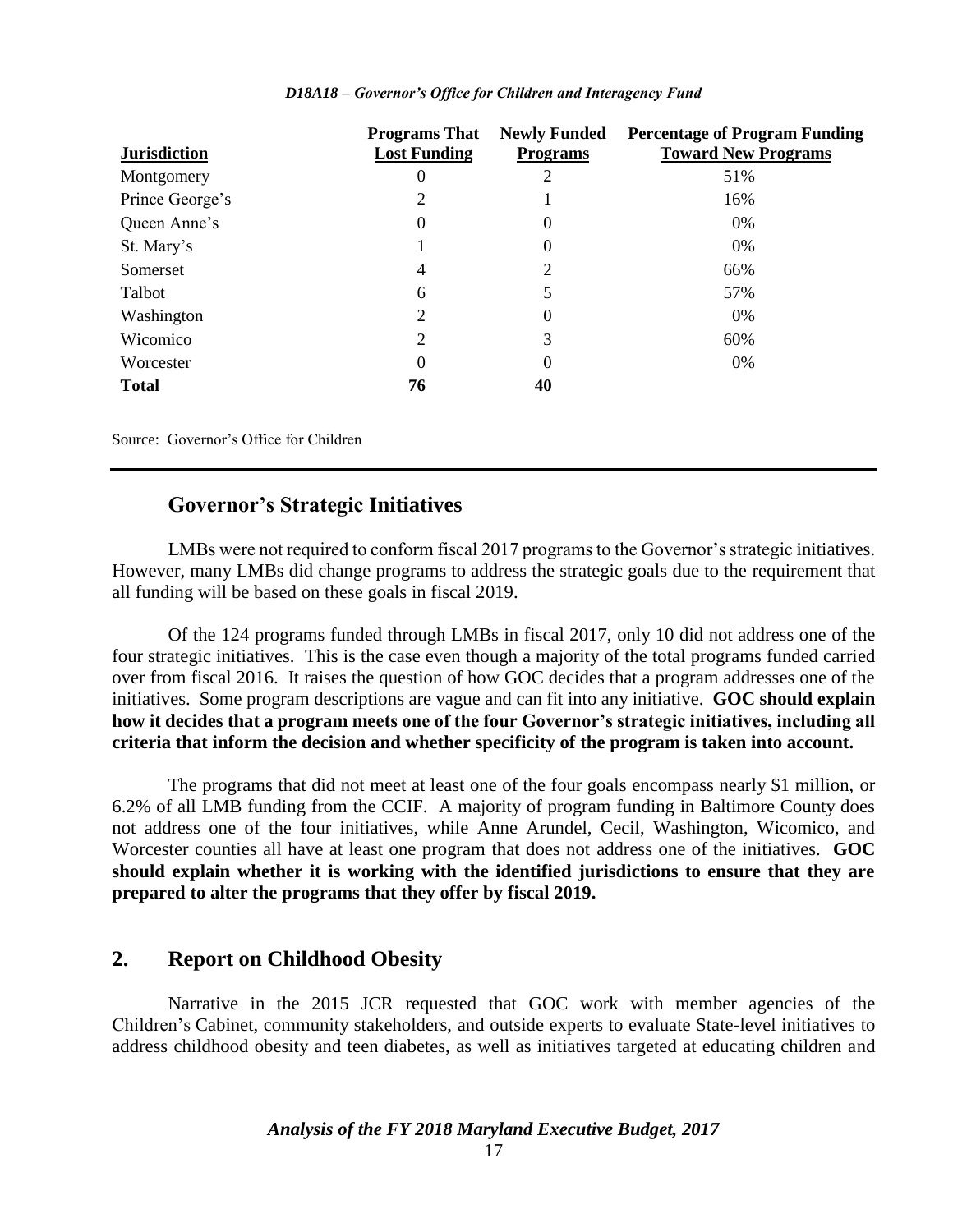youth on healthy eating.The request for information is due to concern from the budget committees about the increasing rates of child obesity and teen diabetes among Maryland's children and youth.

The report made three recommendations to address childhood obesity and teen diabetes:

- enhance collaborative focus on the issue:
- use existing local councils, coalitions, and workgroups to coordinate work and messaging at the local level; and
- study the feasibility and benefit of developing and collecting body mass index (BMI) data across the State.

### **Collaborative Focus**

The report recommends transitioning the discussion on childhood obesity to the Partnership to End Childhood Hunger in Maryland. The partnership is a coalition of nutrition and food access experts. The partnership can eventually develop policy recommendations and implementation strategies.

### **Coordinate Work and Messaging at Local Level**

The report recommends that State-level agencies such as MSDE, the Department of Health and Mental Hygiene (DHMH), the Department of Juvenile Services, and DHR identify opportunities to connect their work with local jurisdictions.

### **BMI Feasibility**

The final recommendation involves the use of data to bolster what objective data that already exists. The report concludes that the State Health Council should work with partners to assess the availability of BMI data, determine data gaps, and assess the benefit and feasibility of collecting BMI data from children.

**GOC should provide an update on implementation of any of the recommendations of the report since its submission in May 2016.**

### **3. Transfer of Care Management Entity**

During the 2016 legislative session, GOC indicated that the Care Management Entity (CME) program was being transferred to DHMH to combine with the Targeted Case Management Program. Narrative in the 2016 JCR requested that GOC work with DHMH to submit a report detailing the services offered under the CME and the structure of the CME program before and after the transfer.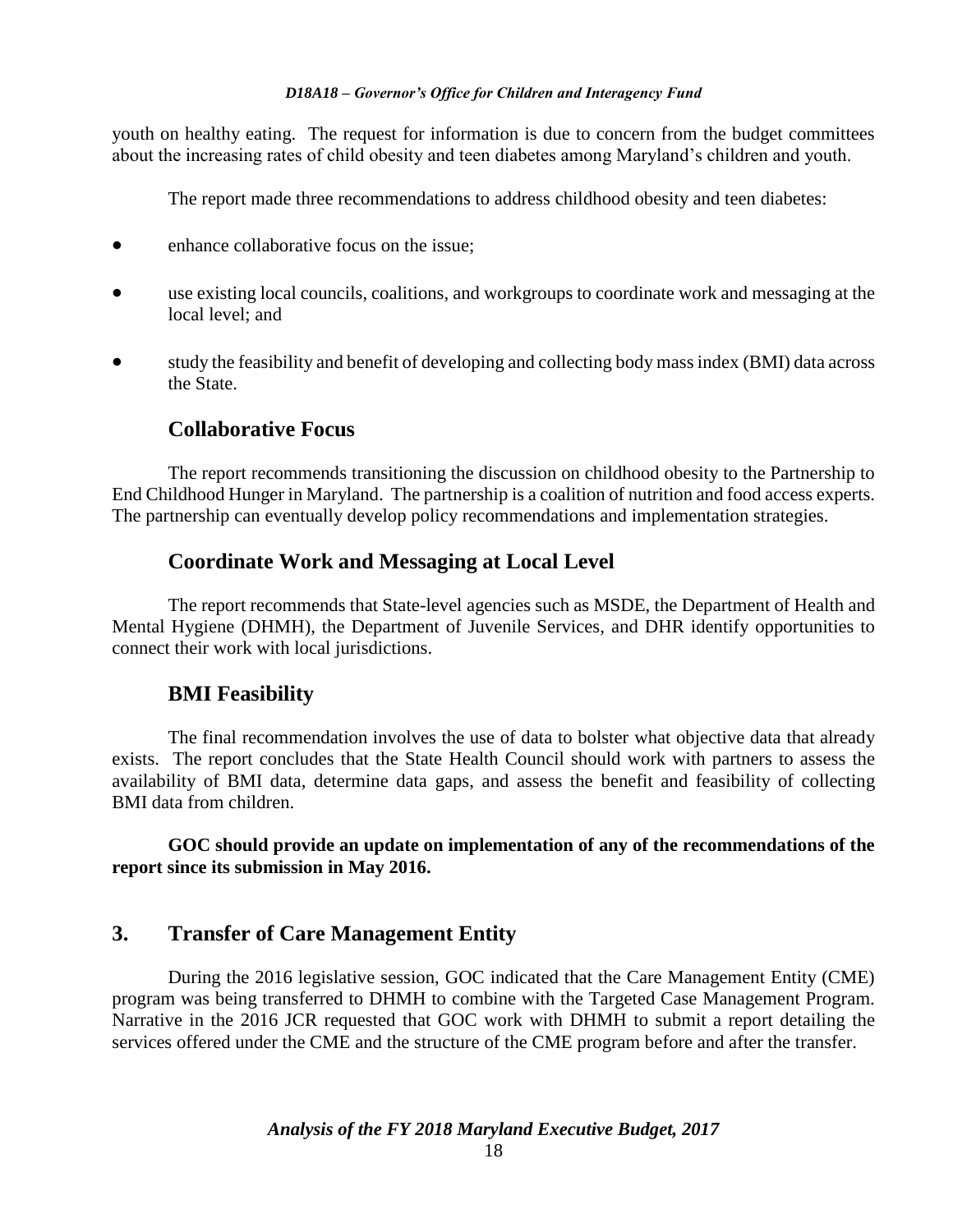The CME program was established as the entry point for specific youth populations that coordinated their specific needs. The goal of the program was to serve youth in a nonrestrictive community environment while preventing restrictive placements. The average enrollment in the CME program in fiscal 2015 and 2016 was 300 youth, with approximately 80% enrolled in Medicaid.

On August 1, 2016, DHMH launched Targeted Case Management Plus (TCM Plus). TCM Plus is an additional piece of the Targeted Case Management Program that DHMH already offered and is meant to serve the target population of the CME that was previously administered through GOC. TCM Plus will serve 250 Medicaid enrolled youth and 50 nonMedicaid enrolled youth, which closely matches the average enrollment for CME.

As of November 10, 2016, 148 youth were enrolled in TCM Plus. It is expected that 300 youth will be enrolled by the close of fiscal 2017. However, as noted preciously, 300 enrolled youth was the average enrollment in the CME program, not the end-year goal. This raises the concern that there are youth that would have otherwise been enrolled in the CME program that did not enroll in TCM Plus following the transfer of services. **GOC should explain why enrollment is lower in TCM Plus and provide an updated count of the number enrolled.**

TCM Plus has already enrolled the budgeted amount of nonMedicaid youth. Of the 148 enrollees, 98 are enrolled in Medicaid and 50 are not. Youth are eligible for six months. If all 50 slots are filled, a waitlist is used. **GOC should provide the number of nonMedicaid youth currently on the waitlist and comment on whether all youth that request the service in fiscal 2017 will be able to enroll.**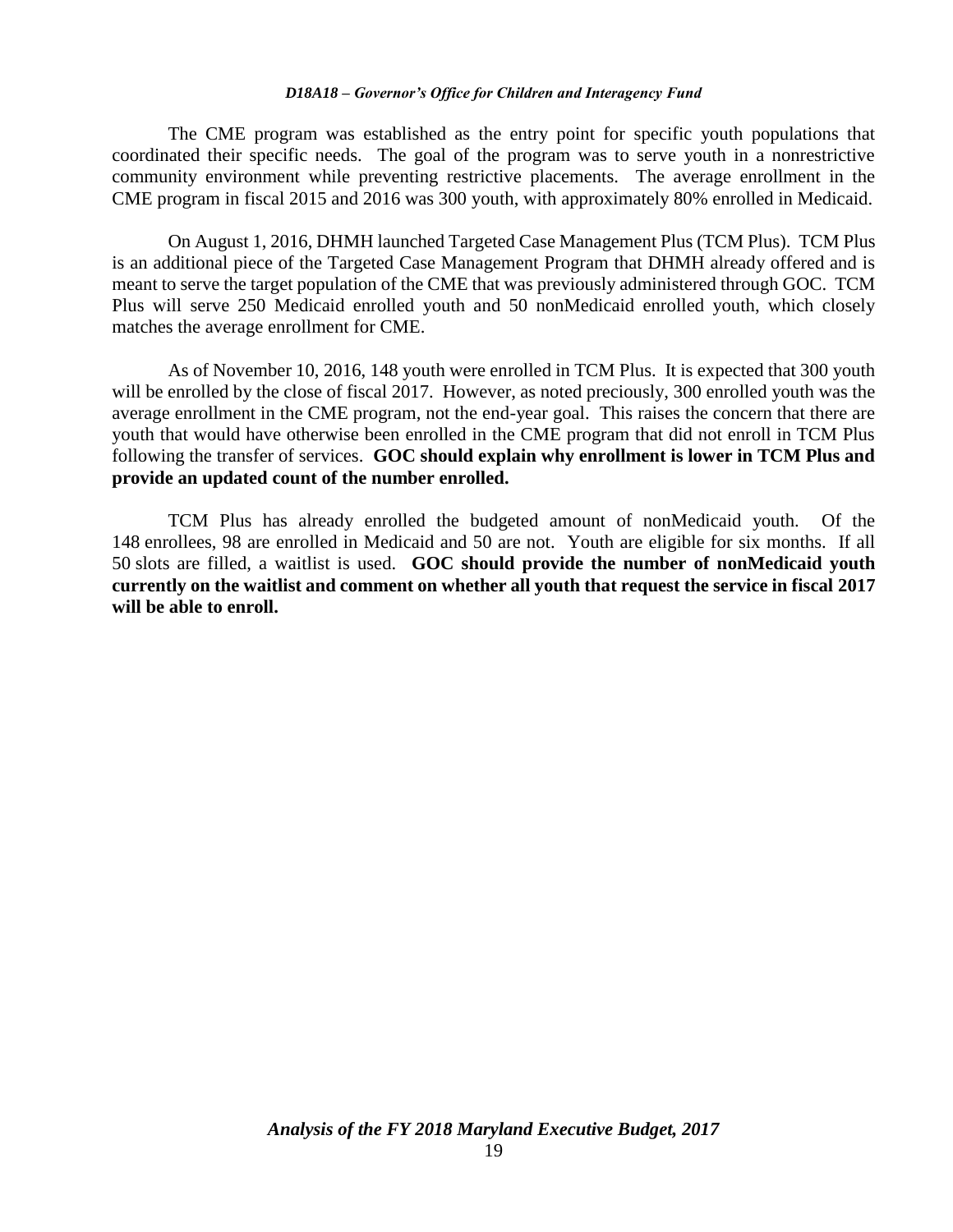# *Recommended Actions*

1. Adopt the following narrative:

**Out-of-home Placements:** To facilitate evaluation of Maryland's family preservation programs in stemming the flow of children from their homes, the Governor's Office for Children (GOC), on behalf of the Children's Cabinet, is requested to prepare and submit to the budget committees a report on out-of-home placements containing data on the total number of out-of-home placements and entries by jurisdiction over the previous three years and similar data on out-of-state placements. The report should also provide information on the costs associated with out-of-home placements, the reasons for new placements, and an evaluation of data derived from the application of the Maryland Family Risk Assessment. Data should also be collected concerning indicated findings of child abuse and neglect occurring while families are receiving family preservation services or within one year of case closure. Each agency or administration that funds or places children and youth in out-of-home placements is requested to work closely with GOC and comply with any data requests necessary for production of the report.

|    | <b>Information Request</b>                                                                                                                                  | <b>Author</b> | <b>Due Date</b>            |                   |  |  |
|----|-------------------------------------------------------------------------------------------------------------------------------------------------------------|---------------|----------------------------|-------------------|--|--|
|    | Report on out-of-home<br>placements                                                                                                                         | GOC           |                            | December 15, 2017 |  |  |
|    |                                                                                                                                                             |               | Amount<br><b>Reduction</b> |                   |  |  |
| 2. | Reduce appropriation intended for training and<br>technical assistance. The reduction still allows for a<br>31% increase over planned fiscal 2017 spending. | \$100,000     | GF                         |                   |  |  |
| 3. | Delete a deficiency appropriation intended for<br>personnel costs.                                                                                          |               | 100,775                    | GF                |  |  |
|    | <b>Total Reductions to Fiscal 2017 Deficiency</b>                                                                                                           |               | \$100,775                  |                   |  |  |
|    | <b>Total General Fund Reductions to Allowance</b>                                                                                                           |               | \$100,000                  |                   |  |  |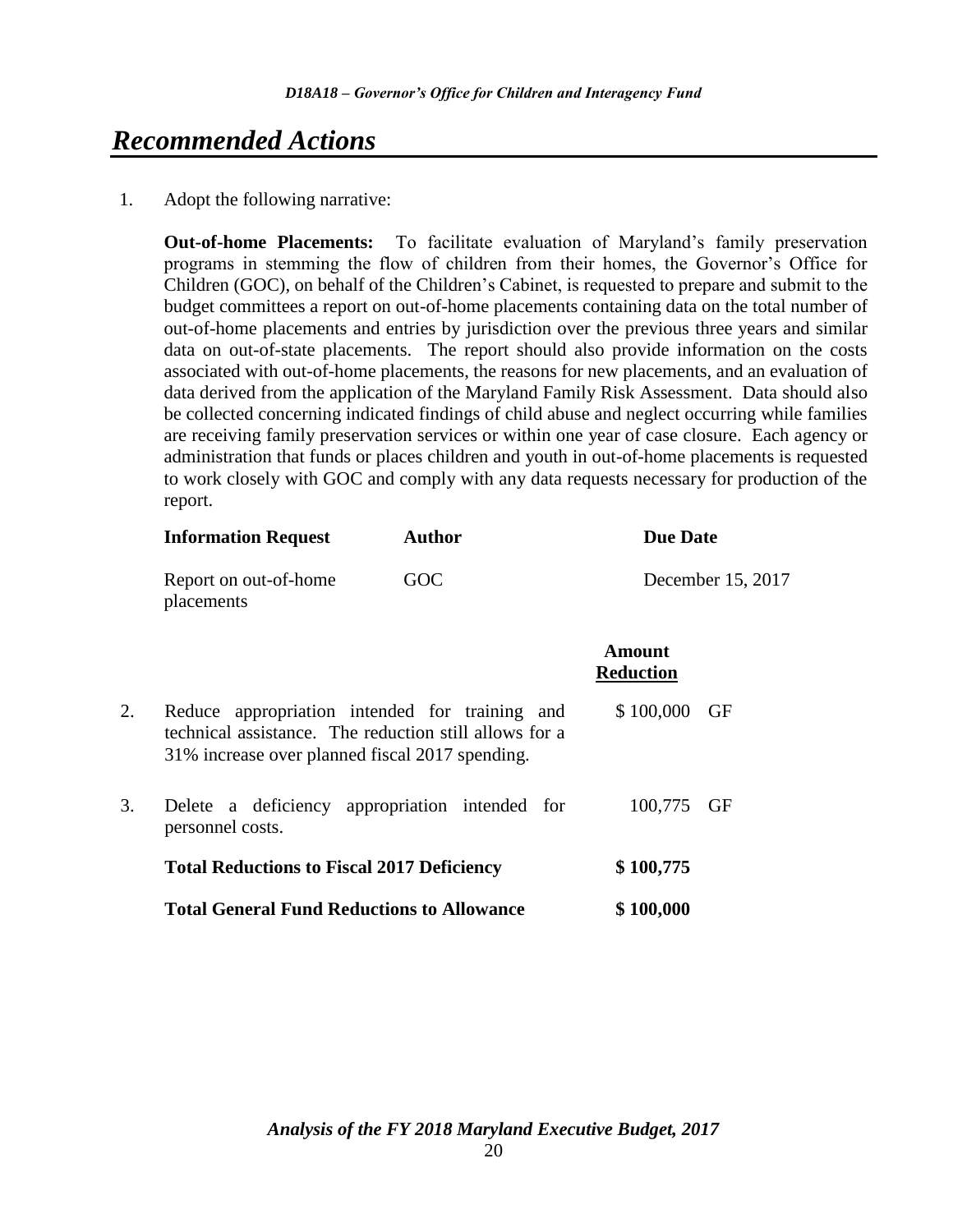### **Appendix 1**

# **Current and Prior Year Budgets (\$ in Thousands) Governor's Office for Children and Interagency Fund**

|                                                                                                                                  | General<br>Fund  | <b>Special</b><br><b>Fund</b> | <b>Federal</b><br>Fund                                  | Reimb.<br><b>Fund</b> | <b>Total</b>     |
|----------------------------------------------------------------------------------------------------------------------------------|------------------|-------------------------------|---------------------------------------------------------|-----------------------|------------------|
| <b>Fiscal 2016</b>                                                                                                               |                  |                               |                                                         |                       |                  |
| Legislative<br>Appropriation                                                                                                     | \$24,220         | \$0                           | \$0                                                     | \$0                   | \$24,220         |
| Deficiency<br>Appropriation                                                                                                      | $\boldsymbol{0}$ | $\boldsymbol{0}$              | $\boldsymbol{0}$                                        | $\boldsymbol{0}$      | $\boldsymbol{0}$ |
| <b>Budget</b><br>Amendments                                                                                                      | 29               | 3                             | $\boldsymbol{0}$                                        | $\boldsymbol{0}$      | 32               |
| Reversions and<br>Cancellations                                                                                                  | $-173$           | $\boldsymbol{0}$              | $\boldsymbol{0}$                                        | $\boldsymbol{0}$      | $-173$           |
| <b>Actual</b><br><b>Expenditures</b>                                                                                             | \$24,076         | \$3                           | \$0                                                     | \$0                   | \$24,079         |
| <b>Fiscal 2017</b>                                                                                                               |                  |                               |                                                         |                       |                  |
| Legislative<br>Appropriation                                                                                                     | \$22,519         | \$0                           | \$0                                                     | \$52                  | \$22,571         |
| Cost<br>Containment                                                                                                              | $-650$           | $\boldsymbol{0}$              | $\boldsymbol{0}$                                        | $\boldsymbol{0}$      | $-650$           |
| <b>Budget</b><br>Amendments                                                                                                      | 22               | $\boldsymbol{0}$              | $\boldsymbol{0}$                                        | $\boldsymbol{0}$      | 22               |
| <b>Working</b><br><b>Appropriation</b>                                                                                           | \$21,891         | \$0                           | \$0                                                     | \$52                  | \$21,943         |
| Note: Does not include targeted reversions, deficiencies, and contingent reductions. Numbers may not sum to total o<br>rounding. |                  |                               | Analysis of the FY 2018 Maryland Executive Budget, 2017 |                       |                  |
|                                                                                                                                  |                  | 21                            |                                                         |                       |                  |

Note: Does not include targeted reversions, deficiencies, and contingent reductions. Numbers may not sum to total due to rounding.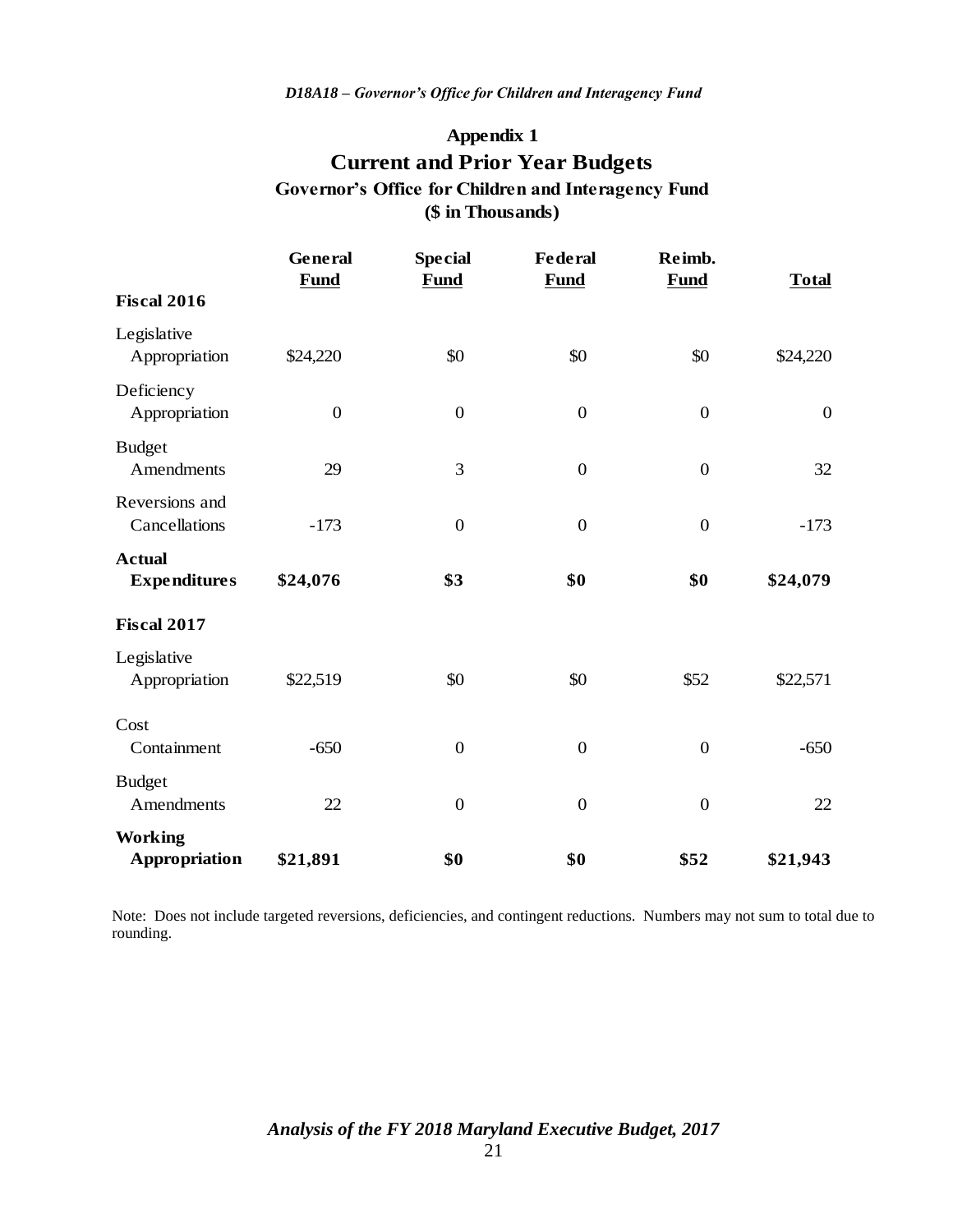### **Fiscal 2016**

The Governor's Office for Children (GOC) and the Children's Cabinet Interagency Fund (CCIF) fiscal 2016 legislative appropriation was decreased by \$140,904.

The appropriation was increased by \$31,967 through three budget amendments: an amendment that restored a 2% cut to employee salaries increased the general fund appropriation by \$22,000; an amendment to realign health insurance costs across State agencies that increased the general fund appropriation by \$7,000; and an amendment to provide funds to support the Maryland Youth Advisory Council established a special fund appropriation of \$2,966.

Reversions to the general fund totaled \$172,870. GOC reverted \$83,244 to the General Fund that was intended for the State Children, Youth, and Families Information System, which has been permanently shut down. A \$60,000 reversion to the General Fund is the result of reimbursement to the CCIF for the Governor's Young Readers Program. The remaining \$29,626 reversion is the result of less than expected expenditures on two contracts.

### **Fiscal 2017**

To date, GOC's fiscal 2017 budget has decreased by \$628,107. Board of Public works cost containment actions reduced the appropriation by \$650,000 that was originally intended for training and technical assistance to local management boards. This decrease was partially offset by an amendment that allocates centrally budgeted salary increments across State agencies and increases the general fund appropriation by \$21,893.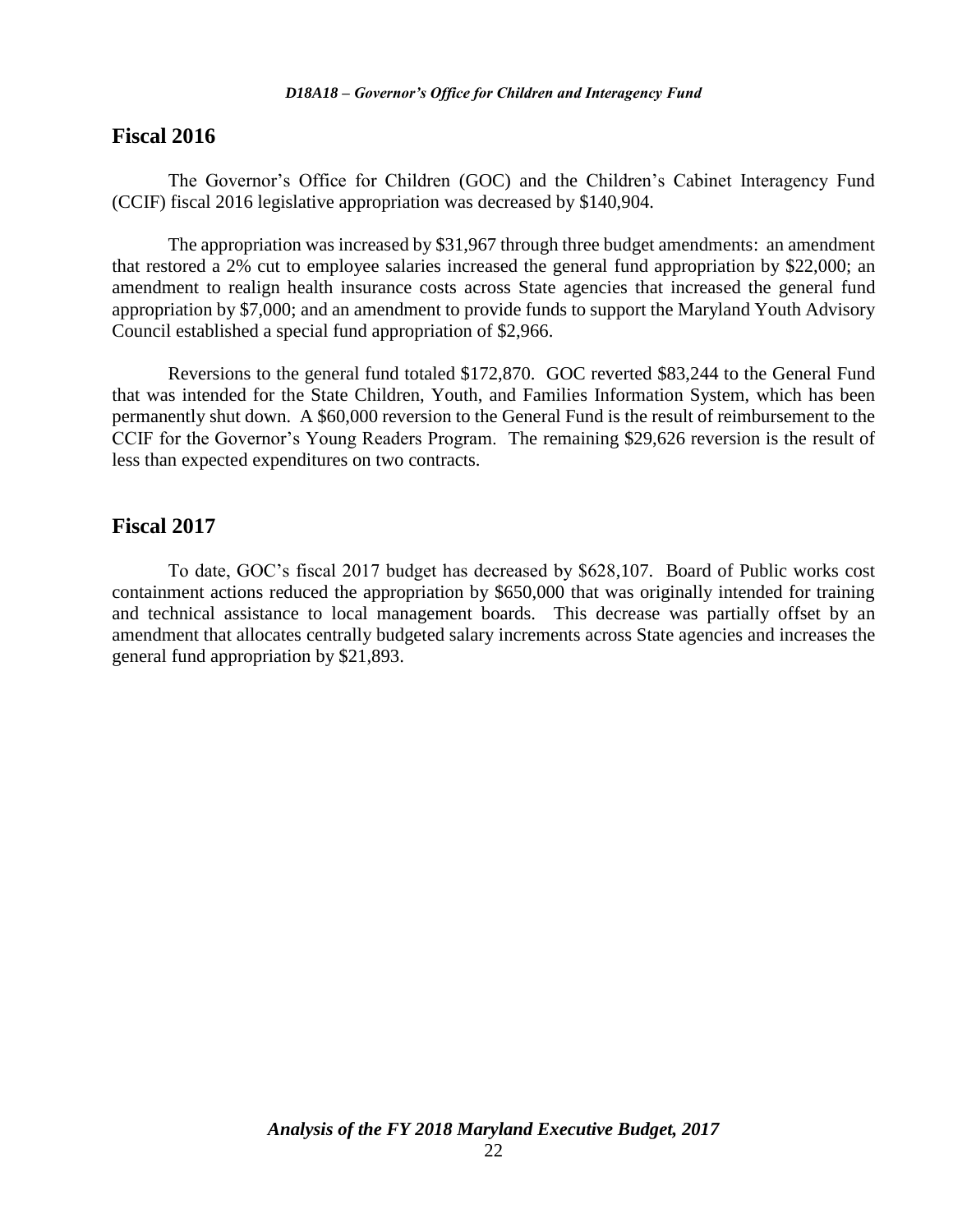### **Appendix 2 Object/Fund Difference Report Governor's Office for Children and Interagency Fund**

|                        | <b>FY 17</b>                         |                  |                      |                  |                      |               |  |
|------------------------|--------------------------------------|------------------|----------------------|------------------|----------------------|---------------|--|
|                        |                                      | <b>FY 16</b>     | <b>Working</b>       | <b>FY 18</b>     | FY 17 - FY 18        | Percent       |  |
|                        | <b>Object/Fund</b>                   | <b>Actual</b>    | <b>Appropriation</b> | <b>Allowance</b> | <b>Amount Change</b> | <b>Change</b> |  |
|                        | <b>Positions</b>                     |                  |                      |                  |                      |               |  |
| Regular<br>01          |                                      | 16.50            | 16.00                | 16.00            | 0.00                 | $0\%$         |  |
| <b>Total Positions</b> |                                      | 16.50            | 16.00                | 16.00            | 0.00                 | $0\%$         |  |
|                        | Objects                              |                  |                      |                  |                      |               |  |
| 01                     | Salaries and Wages                   | \$1,508,892      | \$1,731,766          | \$1,834,069      | \$102,303            | 5.9%          |  |
| 02                     | Technical and Spec. Fees             | 399              | 3,839                | 2,000            | $-1,839$             | $-47.9%$      |  |
| 03                     | Communication                        | 19,657           | 20,269               | 18,879           | $-1,390$             | $-6.9\%$      |  |
| 04                     | Travel                               | 20,336           | 11,850               | 36,522           | 24,672               | 208.2%        |  |
| 07                     | <b>Motor Vehicles</b>                | 1,343            | 5,360                | 2,597            | $-2,763$             | $-51.5%$      |  |
| 08                     | <b>Contractual Services</b>          | 37,246           | 46,766               | 47,742           | 976                  | 2.1%          |  |
| 09                     | Supplies and Materials               | 8,259            | 6,300                | 9,680            | 3,380                | 53.7%         |  |
| 10                     | Equipment - Replacement              | 19,472           | 14,550               | 15,206           | 656                  | 4.5%          |  |
| 11                     | Equipment - Additional               | 4,755            | $\Omega$             | 10,107           | 10,107               | N/A           |  |
| 12                     | Grants, Subsidies, and Contributions | 22,455,374       | 20,095,000           | 18,655,376       | $-1,439,624$         | $-7.2%$       |  |
| 13                     | <b>Fixed Charges</b>                 | 3,623            | 7,073                | 4,523            | $-2,550$             | $-36.1%$      |  |
| <b>Total Objects</b>   |                                      | \$24,079,356     | \$21,942,773         | \$20,636,701     | $-$ \$1,306,072      | $-6.0\%$      |  |
|                        | <b>Funds</b>                         |                  |                      |                  |                      |               |  |
| 01                     | General Fund                         | \$24,076,390     | \$21,890,773         | \$20,584,701     | $-$ \$1,306,072      | $-6.0\%$      |  |
| 03                     | Special Fund                         | 2,966            | $\mathbf{0}$         | $\theta$         | $\theta$             | $0.0\%$       |  |
| 09                     | Reimbursable Fund                    | $\boldsymbol{0}$ | 52,000               | 52,000           | $\Omega$             | $0\%$         |  |
| <b>Total Funds</b>     |                                      | \$24,079,356     | \$21,942,773         | \$20,636,701     | $-$1,306,072$        | $-6.0\%$      |  |

Note: Does not include targeted reversions, deficiencies, and contingent reductions.